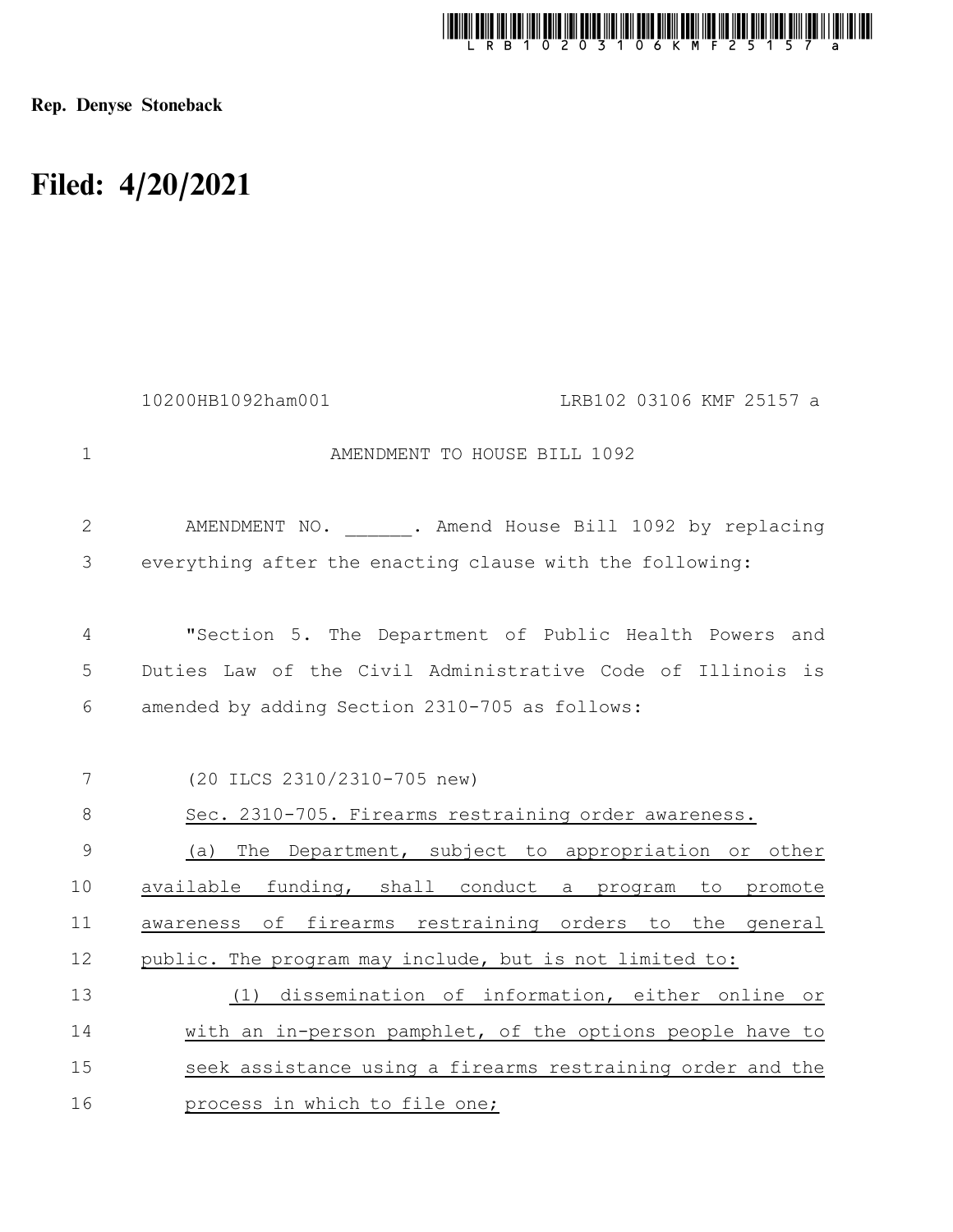| $\mathbf 1$    | (2) production of materials that can be given<br>to            |
|----------------|----------------------------------------------------------------|
| $\overline{2}$ | health care workers that assist in identifying victims of      |
| 3              | domestic violence who may benefit from awareness of the        |
| 4              | Firearms Restraining Order Act and how to safely and           |
| 5              | discreetly determine if a potential abuser possesses a         |
| 6              | firearm; and                                                   |
| 7              | specific information on situations in which a<br>(3)           |
| 8              | firearms restraining order may be appropriate such as with     |
| $\mathsf 9$    | situations of domestic violence, mental health crisis, or      |
| 10             | anyone who is at risk of injuring themselves or others.        |
| 11             | (b) Beginning July 1, 2022, the program must include the       |
| 12             | development and dissemination, through print, digital, and     |
| 13             | broadcast media, of public service announcements that          |
| 14             | publicize the options victims of domestic violence have to     |
| 15             | seek help with special emphasis on the firearms restraining    |
| 16             | order.                                                         |
|                |                                                                |
| 17             | Section 10. The Department of State Police Law of the          |
| 18             | Civil Administrative Code of Illinois is amended by adding     |
| 19             | Section 2605-51 as follows:                                    |
|                |                                                                |
| 20             | (20 ILCS 2605/2605-51 new)                                     |
| 21             | Sec. 2605-51. Commission<br>implementing the<br>Firearms<br>on |
| 22             | Restraining Order Act.                                         |
| 23             | There is created the Commission on Implementing the<br>(a)     |
| 24             | Firearms Restraining Order Act composed of at least 12 members |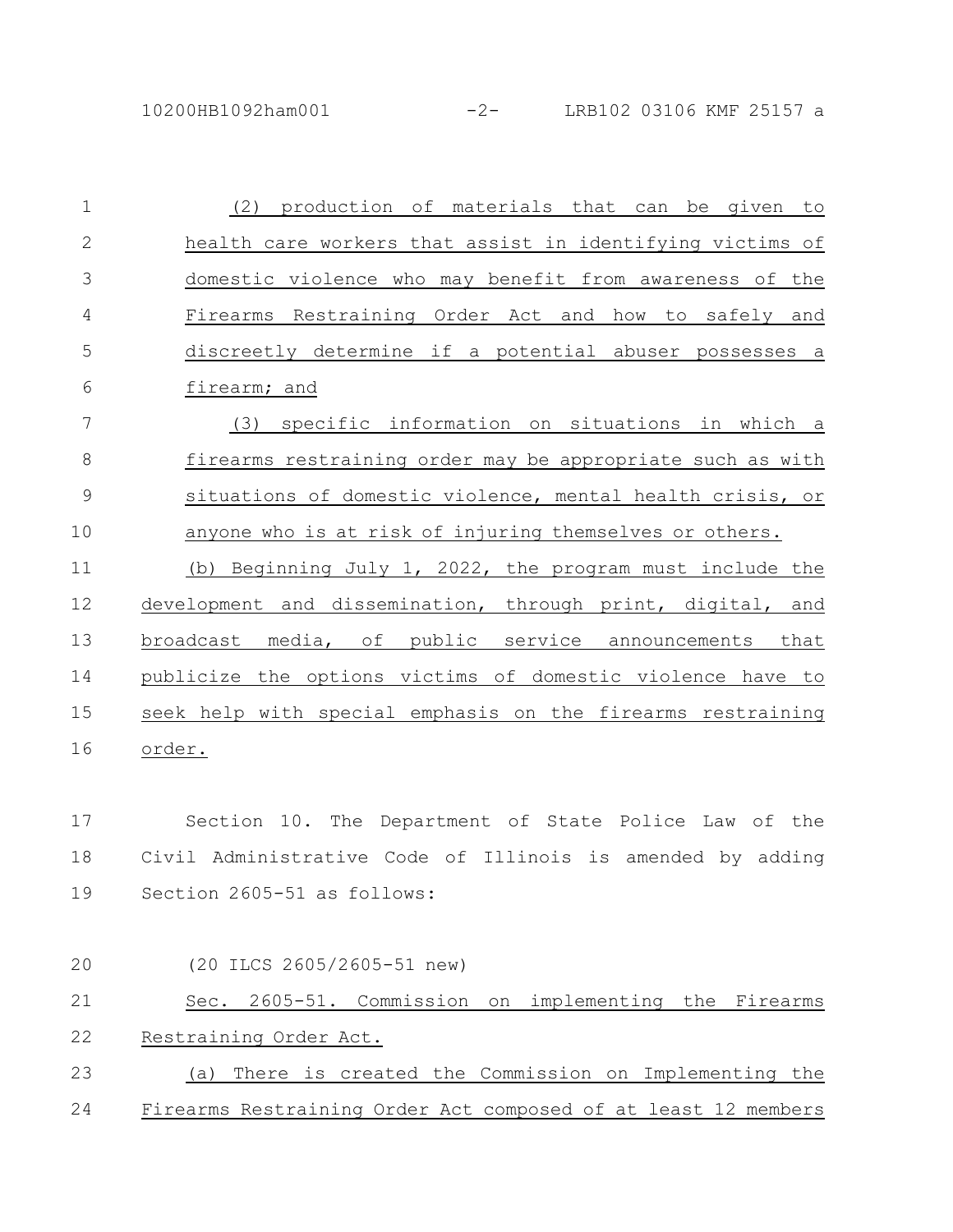10200HB1092ham001 -3- LRB102 03106 KMF 25157 a

| $\mathbf{1}$ | to advise on the strategies of education and implementation of        |
|--------------|-----------------------------------------------------------------------|
| $\mathbf{2}$ | the Firearms Restraining Order Act. The Commission shall be           |
| 3            | appointed by the Director of the Illinois State Police or his         |
| 4            | or her designee and shall include a liaison or representative         |
| 5            | nominated from the following:                                         |
| 6            | (1) the Office of the Attorney General, appointed by                  |
| 7            | the Attorney General;                                                 |
| 8            | (2) the Director of the Illinois State Police or his                  |
| 9            | or her designee;                                                      |
| 10           | (3) at least 3 State's Attorneys, nominated by the                    |
| 11           | Director of the Office of the State's Attorneys Appellate             |
| 12           | Prosecutor;                                                           |
| 13           | at least 2 municipal police department<br>(4)                         |
| 14           | representatives, nominated by the Illinois Association of             |
| 15           | Chiefs of Police;                                                     |
| 16           | an Illinois sheriff, nominated by the Illinois<br>(5)                 |
| 17           | Sheriffs' Association;                                                |
| 18           | a nonprofit organization whose mission is to<br>(6)                   |
| 19           | reduce qun violence with experience educating the public              |
| 20           | Restraining<br>about<br>the<br>Firearms<br>Order Act,<br>nominated by |
| 21           | such an organization whose membership is the most numerous            |
| 22           | in Illinois;                                                          |
| 23           | the Illinois Law Enforcement Training Standards<br>(7)                |
| 24           | Board, nominated by the Executive Director of the Board;              |
| 25           | (8) a representative from a public defender's office,                 |
| 26           | nominated by the State Appellate Defender;                            |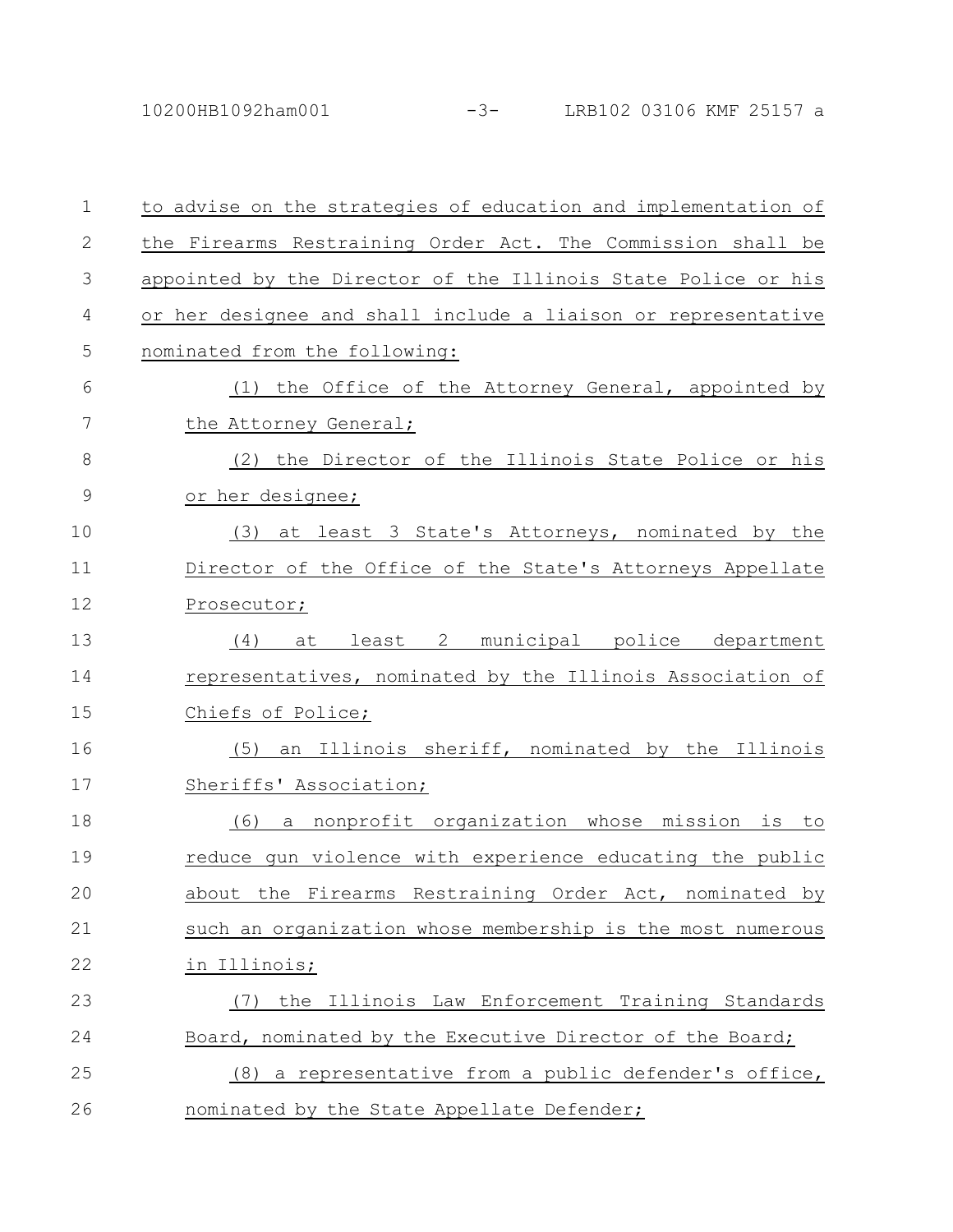| $\mathbf{1}$  | a circuit court judge, nominated by the Chief<br>(9)               |
|---------------|--------------------------------------------------------------------|
| $\mathbf{2}$  | Justice of the Supreme Court;                                      |
| 3             | (10)<br>prosecutor with experience managing<br>a<br>O <sub>T</sub> |
| 4             | directing a<br>program in another state<br>where<br>the            |
| 5             | implementation of that state's extreme risk protection             |
| 6             | order law has achieved high rates of petition filings              |
| 7             | nominated by the National District Attorneys Association;          |
| 8             | and                                                                |
| $\mathcal{G}$ | (11) an expert from law enforcement who has experience             |
| 10            | managing or directing a program in another state where the         |
| 11            | implementation of that state's extreme risk protection             |
| 12            | law has achieved high rates of petition filings<br>order           |
| 13            | nominated by the Director of the Illinois State Police.            |
| 14            | The Commission shall be chaired by the Director of the<br>(b)      |
| 15            | Illinois State Police or his or her designee. The Commission       |
| 16            | shall meet, either virtually or in person, to discuss the          |
| 17            | implementation of the Firearms Restraining Order Act<br>as         |
| 18            | determined by the Commission while the strategies are being        |
| 19            | established.                                                       |
| 20            | (c) The members of the Commission shall<br>without<br>serve        |
| 21            | compensation and shall serve 3-year terms.                         |
| 22            | (d) An annual report shall be submitted to the General             |
| 23            | Commission<br>Assembly by<br>the<br>that<br>may include<br>summary |
| 24            | information about firearms restraining order use by county,        |
| 25            | challenges to Firearms Restraining Order Act implementation,       |
| 26            | recommendations for increasing and improving<br>and                |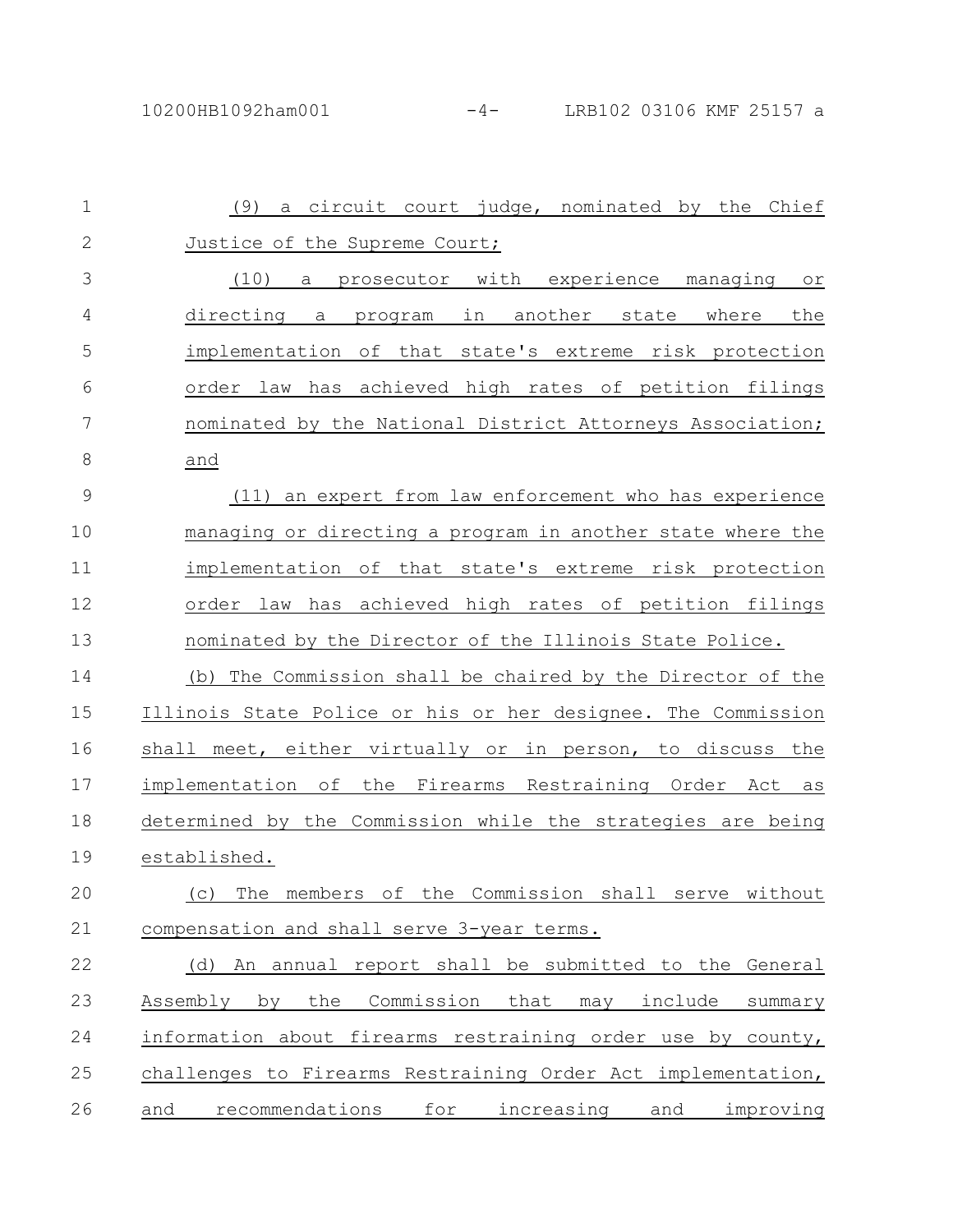implementation. 1

| $\overline{2}$ | The Commission shall develop a model policy with an<br>(e)     |
|----------------|----------------------------------------------------------------|
| 3              | overall framework for the timely relinquishment of firearms    |
| $\overline{4}$ | whenever a firearms restraining order is issued. The model     |
| 5              | policy shall be finalized within the first 4 months of         |
| $6\,$          | convening. In formulating the model policy, the Commission     |
| $\overline{7}$ | shall consult counties in Illinois and other states with       |
| $8\,$          | extreme risk protection order laws which have achieved a high  |
| $\mathcal{G}$  | rate of petition filings. Once approved, the Illinois State    |
| 10             | Police shall work with their local law enforcement agencies    |
| 11             | within their county to design a comprehensive strategy for the |
| 12             | timely relinquishment of firearms, using the model policy as   |
| 13             | an overall framework. Each individual agency may make small    |
| 14             | modifications as needed to the model policy and must approve   |
| 15             | and adopt a policy that aligns with the model policy. The      |
| 16             | Illinois State Police shall convene local police chiefs and    |
| 17             | sheriffs within their county as needed to discuss the          |
| 18             | relinquishment of firearms.                                    |
| 19             | The Commission shall be dissolved 3 years after the<br>(f)     |

effective date of this amendatory Act of the 102nd General Assembly. 20 21

## (g) This Section is repealed 4 years after the effective date of this amendatory Act of the 102nd General Assembly. 22 23

Section 15. The Illinois Police Training Act is amended by changing Section 7 and by adding Section 7.1 as follows: 24 25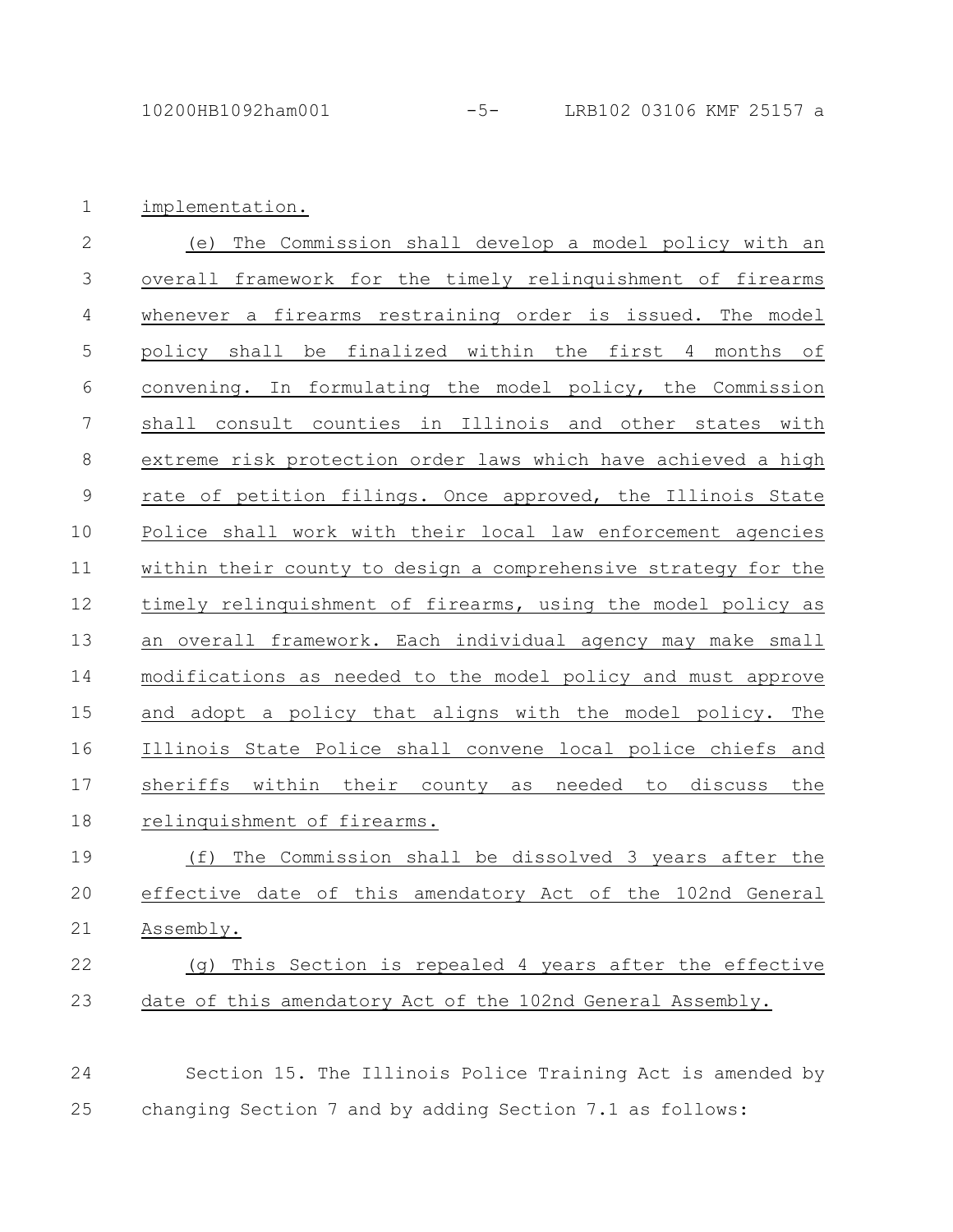(50 ILCS 705/7) (from Ch. 85, par. 507) Sec. 7. Rules and standards for schools. The Board shall adopt rules and minimum standards for such schools which shall include, but not be limited to, the following: a. The curriculum for probationary police officers which shall be offered by all certified schools shall include, but not be limited to, courses of procedural justice, arrest and use and control tactics, search and seizure, including temporary questioning, civil rights, human rights, human relations, cultural competency, including implicit bias and racial and ethnic sensitivity, criminal law, law of criminal procedure, constitutional and proper use of law enforcement authority, vehicle and traffic law including uniform and non-discriminatory enforcement of the Illinois Vehicle Code, traffic control and accident investigation, techniques of obtaining physical evidence, court testimonies, statements, reports, firearms training, training in the use of electronic control devices, including the psychological and physiological effects of the use of those devices on humans, first-aid (including cardiopulmonary resuscitation), training in the administration of opioid antagonists as defined in paragraph (1) of subsection (e) of Section 5-23 of the Substance Use Disorder Act, handling of juvenile offenders, recognition of mental 1 2 3 4 5 6 7 8 9 10 11 12 13 14 15 16 17 18 19 20 21 22 23 24 25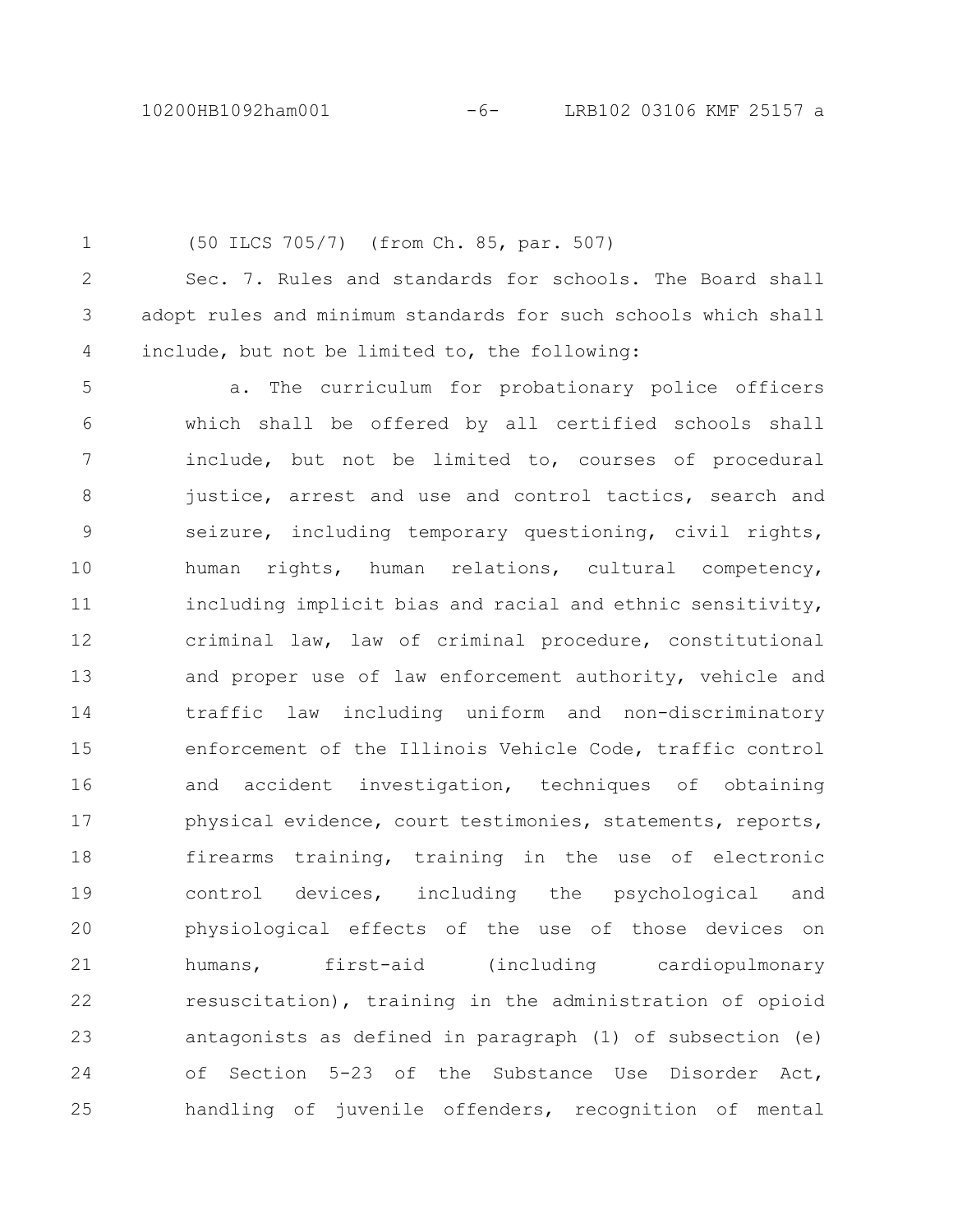10200HB1092ham001 -7- LRB102 03106 KMF 25157 a

conditions and crises, including, but not limited to, the disease of addiction, which require immediate assistance and response and methods to safeguard and provide assistance to a person in need of mental treatment, recognition of abuse, neglect, financial exploitation, and self-neglect of adults with disabilities and older adults, as defined in Section 2 of the Adult Protective Services Act, crimes against the elderly, law of evidence, the hazards of high-speed police vehicle chases with an emphasis on alternatives to the high-speed chase, and physical training. The curriculum shall include specific training in techniques for immediate response to and investigation of cases of domestic violence and of sexual assault of adults and children, including cultural perceptions and common myths of sexual assault and sexual abuse as well as interview techniques that are age sensitive and are trauma informed, victim centered, and victim sensitive. The curriculum shall include training in techniques designed to promote effective communication at the initial contact with crime victims and ways to comprehensively explain to victims and witnesses their rights under the Rights of Crime Victims and Witnesses Act and the Crime Victims Compensation Act. The curriculum shall also include training in effective recognition of and responses to stress, trauma, and post-traumatic stress experienced by police officers that is consistent with 1 2 3 4 5 6 7 8 9 10 11 12 13 14 15 16 17 18 19 20 21 22 23 24 25 26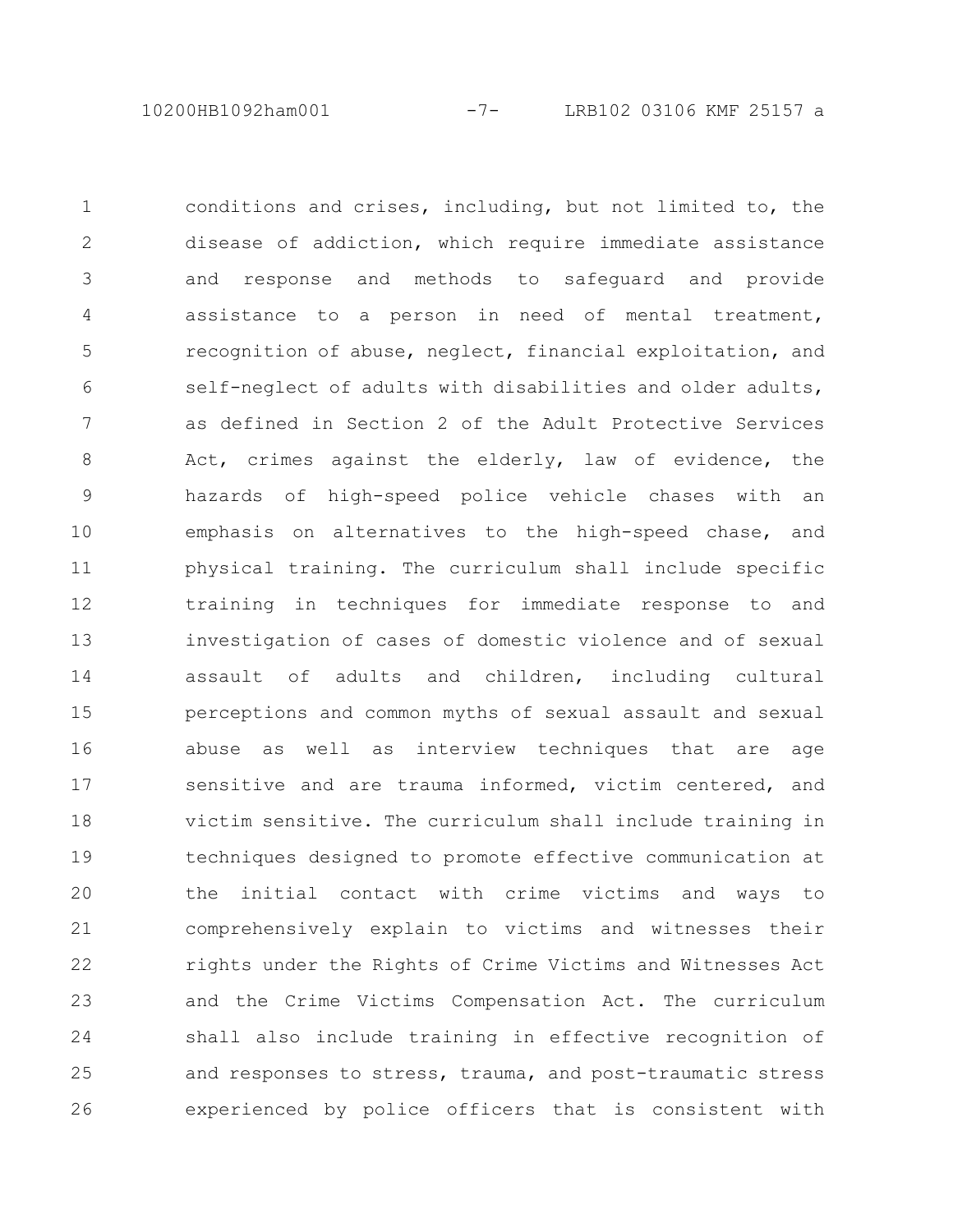10200HB1092ham001 -8- LRB102 03106 KMF 25157 a

Section 25 of the Illinois Mental Health First Aid Training Act in a peer setting, including recognizing signs and symptoms of work-related cumulative stress, issues that may lead to suicide, and solutions for intervention with peer support resources. The curriculum shall include a block of instruction addressing the mandatory reporting requirements under the Abused and Neglected Child Reporting Act. The curriculum shall also include a block of instruction aimed at identifying and interacting with persons with autism and other developmental or physical disabilities, reducing barriers to reporting crimes against persons with autism, and addressing the unique challenges presented by cases involving victims or witnesses with autism and other developmental disabilities. The curriculum shall include training in the detection and investigation of all forms of human trafficking. The curriculum shall also include instruction in trauma-informed responses designed to ensure the physical safety and well-being of a child of an arrested parent or immediate family member; this instruction must include, but is not limited to: (1) understanding the trauma experienced by the child while maintaining the integrity of the arrest and safety of officers, suspects, and other involved individuals; (2) de-escalation tactics that would include the use of force when reasonably necessary; and (3) inquiring whether a 1 2 3 4 5 6 7 8 9 10 11 12 13 14 15 16 17 18 19 20 21 22 23 24 25 26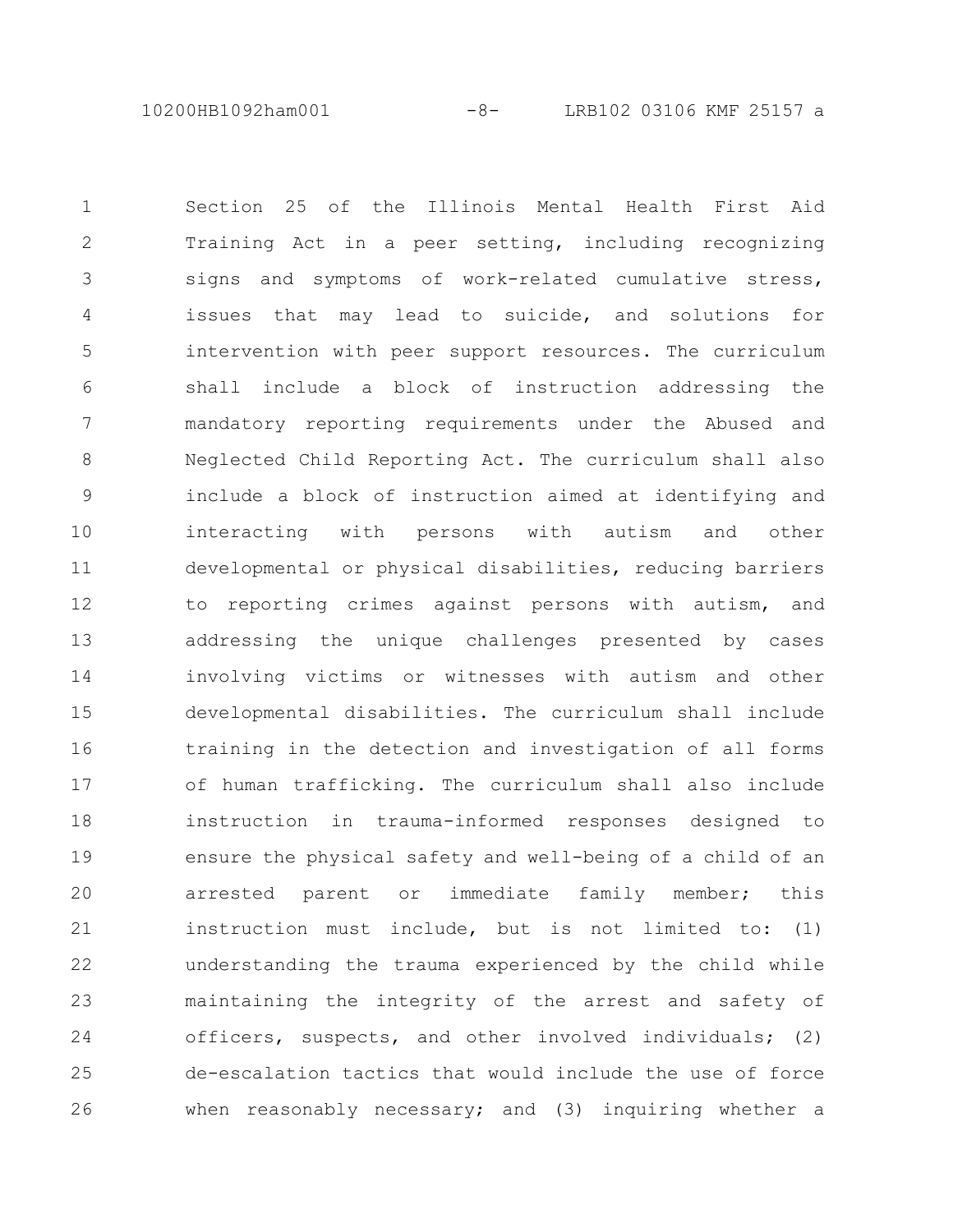10200HB1092ham001 -9- LRB102 03106 KMF 25157 a

child will require supervision and care. The curriculum for permanent police officers shall include, but not be limited to: (1) refresher and in-service training in any of the courses listed above in this subparagraph, (2) advanced courses in any of the subjects listed above in this subparagraph, (3) training for supervisory personnel, and (4) specialized training in subjects and fields to be selected by the board. The training in the use of electronic control devices shall be conducted for probationary police officers, including University police officers. The curriculum shall also include training on the use of a firearms restraining order by providing instruction on the process used to file a firearms restraining order, how to identify situations in which a firearms restraining order is appropriate, and how to promote a firearms restraining order in a domestic violence situation. 1 2 3 4 5 6 7 8 9 10 11 12 13 14 15 16 17

b. Minimum courses of study, attendance requirements and equipment requirements. 18 19

20

c. Minimum requirements for instructors.

d. Minimum basic training requirements, which a probationary police officer must satisfactorily complete before being eligible for permanent employment as a local law enforcement officer for a participating local governmental agency. Those requirements shall include training in first aid (including cardiopulmonary 21 22 23 24 25 26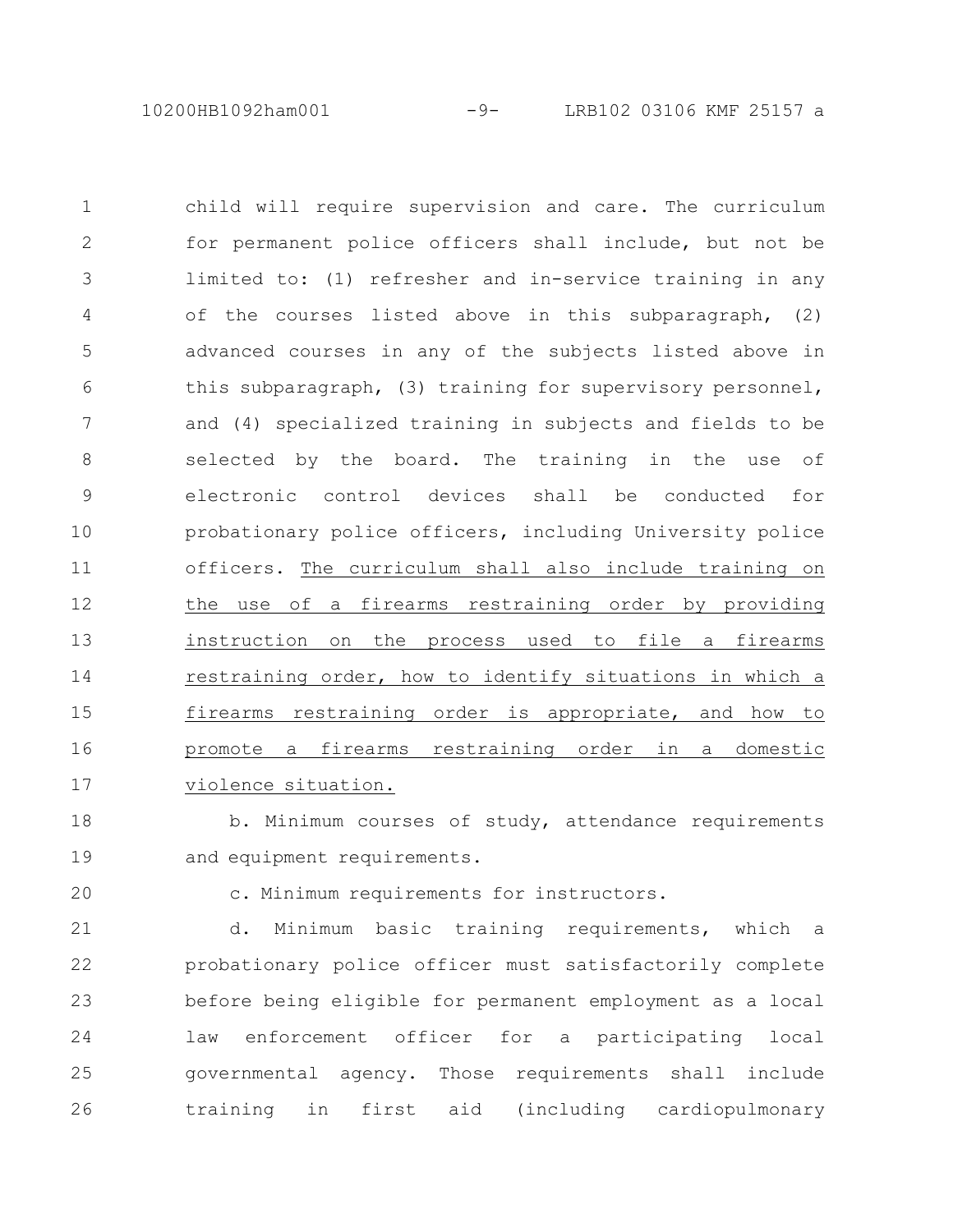resuscitation). 1

e. Minimum basic training requirements, which a probationary county corrections officer must satisfactorily complete before being eligible for permanent employment as a county corrections officer for a participating local governmental agency. 2 3 4 5 6

f. Minimum basic training requirements which a probationary court security officer must satisfactorily complete before being eligible for permanent employment as a court security officer for a participating local governmental agency. The Board shall establish those training requirements which it considers appropriate for court security officers and shall certify schools to conduct that training. 7 8 9 10 11 12 13 14

A person hired to serve as a court security officer must obtain from the Board a certificate (i) attesting to his or her successful completion of the training course; (ii) attesting to his or her satisfactory completion of a training program of similar content and number of hours that has been found acceptable by the Board under the provisions of this Act; or (iii) attesting to the Board's determination that the training course is unnecessary because of the person's extensive prior law enforcement experience. 15 16 17 18 19 20 21 22 23 24

Individuals who currently serve as court security officers shall be deemed qualified to continue to serve in 25 26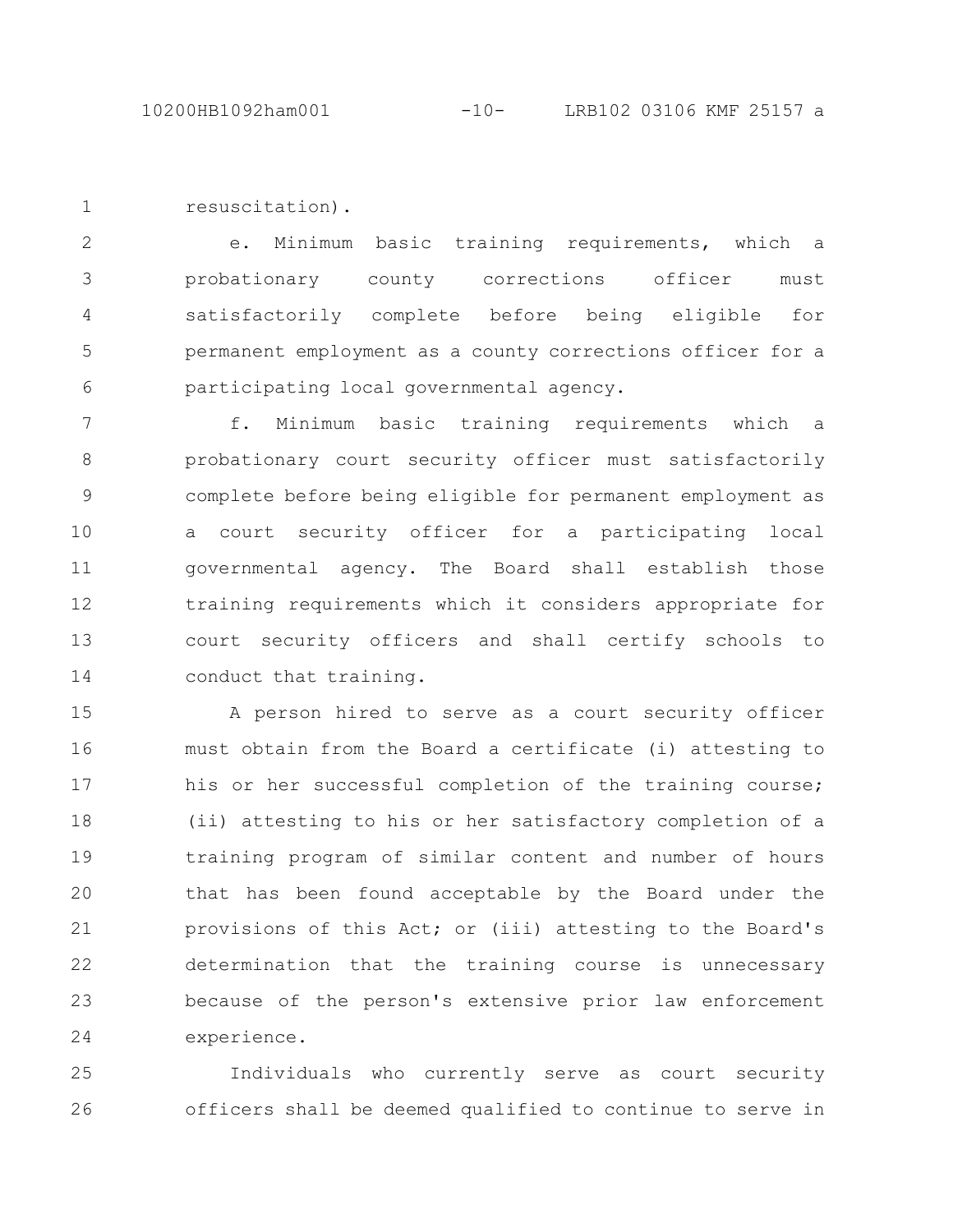10200HB1092ham001 -11- LRB102 03106 KMF 25157 a

that capacity so long as they are certified as provided by this Act within 24 months of June 1, 1997 (the effective date of Public Act 89-685). Failure to be so certified, absent a waiver from the Board, shall cause the officer to forfeit his or her position. 1 2 3 4 5

All individuals hired as court security officers on or after June 1, 1997 (the effective date of Public Act 89-685) shall be certified within 12 months of the date of their hire, unless a waiver has been obtained by the Board, or they shall forfeit their positions. 6 7 8 9 10

The Sheriff's Merit Commission, if one exists, or the Sheriff's Office if there is no Sheriff's Merit Commission, shall maintain a list of all individuals who have filed applications to become court security officers and who meet the eligibility requirements established under this Act. Either the Sheriff's Merit Commission, or the Sheriff's Office if no Sheriff's Merit Commission exists, shall establish a schedule of reasonable intervals for verification of the applicants' qualifications under this Act and as established by the Board. 11 12 13 14 15 16 17 18 19 20

g. Minimum in-service training requirements, which a police officer must satisfactorily complete every 3 years. Those requirements shall include constitutional and proper use of law enforcement authority, procedural justice, civil rights, human rights, mental health awareness and response, officer wellness, reporting child abuse and 21 22 23 24 25 26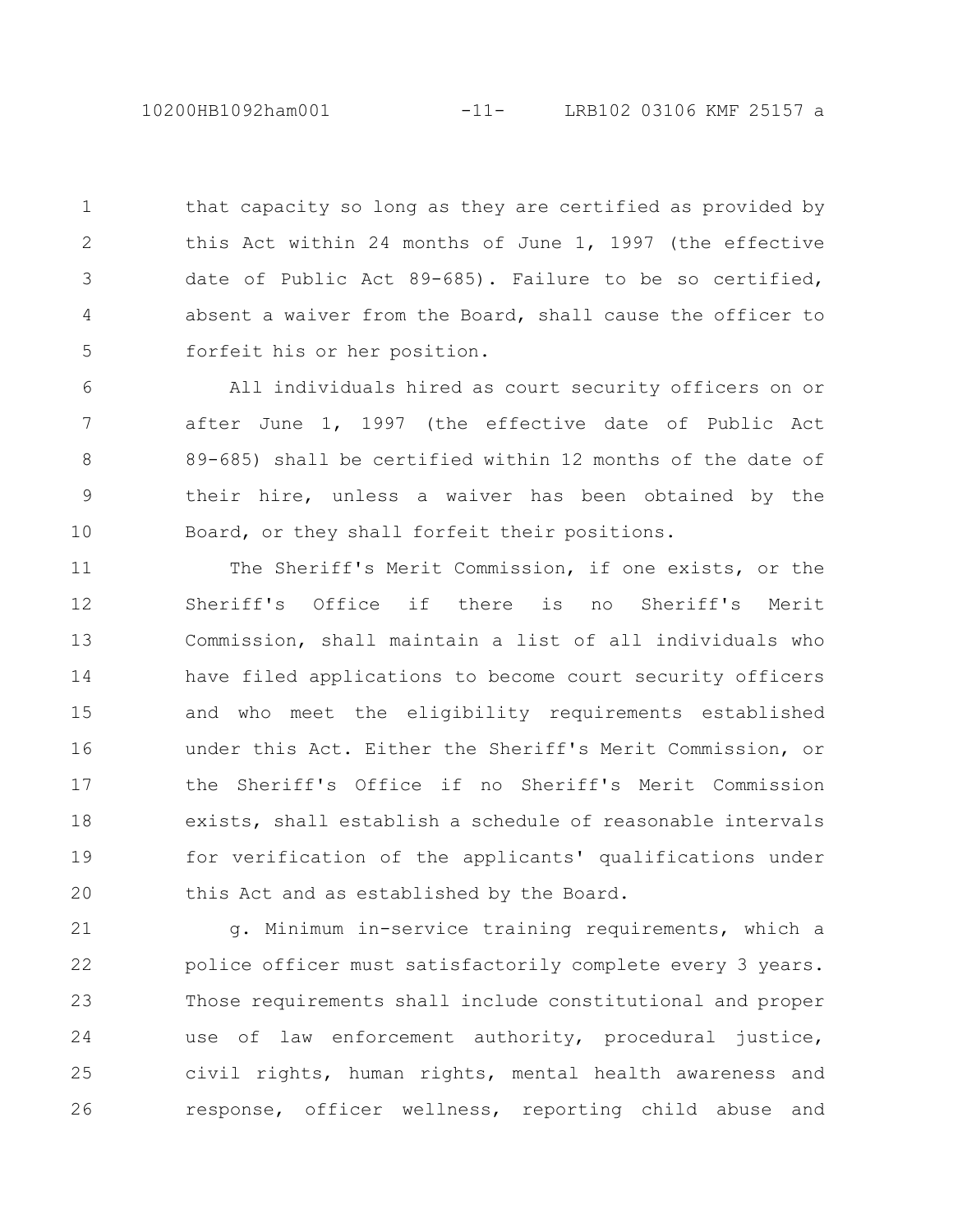1

neglect, and cultural competency.

h. Minimum in-service training requirements, which a police officer must satisfactorily complete at least annually. Those requirements shall include law updates and use of force training which shall include scenario based training, or similar training approved by the Board. 2 3 4 5 6

(Source: P.A. 100-121, eff. 1-1-18; 100-247, eff. 1-1-18; 100-759, eff. 1-1-19; 100-863, eff. 8-14-18; 100-910, eff. 1-1-19; 101-18, eff. 1-1-20; 101-81, eff. 7-12-19; 101-215, eff. 1-1-20; 101-224, eff. 8-9-19; 101-375, eff. 8-16-19; 101-564, eff. 1-1-20; revised 9-10-19.)"; and 7 8 9 10 11

12

(50 ILCS 705/7.1 new)

Sec. 7.1. Firearms restraining order training. 13

(a) The Illinois Law Enforcement Training Standards Board shall develop and approve a standard curriculum for a training program on the Firearms Restraining Order Act. The Board shall conduct a training program that trains officers on the use of firearms restraining orders, how to identify situations in which a firearms restraining order is appropriate, and how to safely promote the usage of the firearms restraining order in a domestic violence situation. Officers who have successfully completed this program shall be issued a certificate attesting to their attendance. (b) Every law enforcement officer shall complete this 14 15 16 17 18 19 20 21 22 23 24

training once each year. 25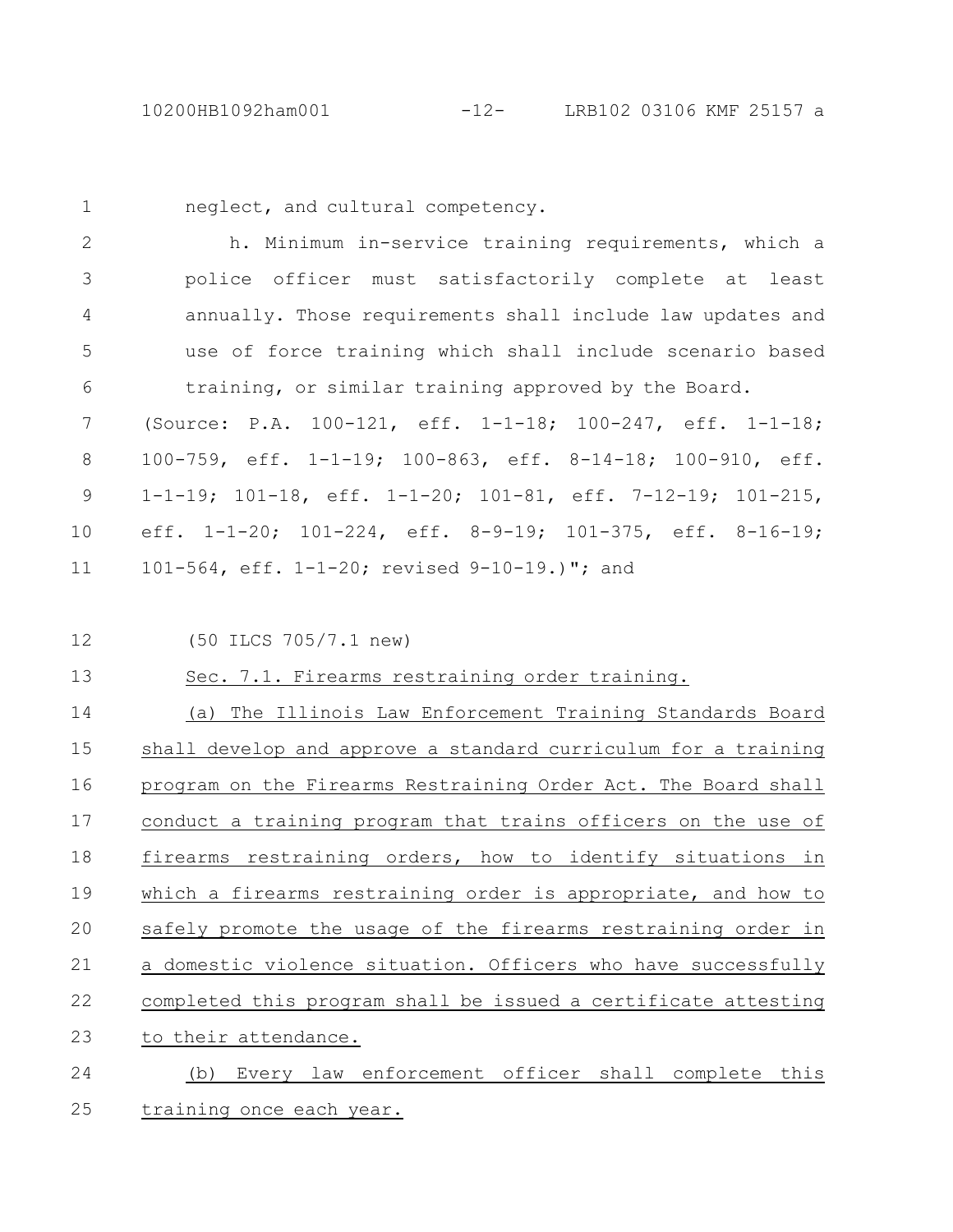10200HB1092ham001 -13- LRB102 03106 KMF 25157 a

| $\mathbf 1$   | (c) If adequate training is unavailable, the Illinois Law      |
|---------------|----------------------------------------------------------------|
| $\sqrt{2}$    | Enforcement Training Standards Board may approve training to   |
| 3             | be conducted by a third party.                                 |
|               |                                                                |
| 4             | Section 20. The Firearms Restraining Order Act is amended      |
| 5             | by changing Sections 5, 10, 35, 40, and 45 and by adding       |
| 6             | Section 85 as follows:                                         |
|               |                                                                |
| 7             | $(430$ ILCS $67/5)$                                            |
| $8\,$         | Sec. 5. Definitions. As used in this Act:                      |
| $\mathcal{G}$ | "Family member of the respondent" means a spouse, former       |
| 10            | spouse, person with whom the respondent has or allegedly has a |
| 11            | child in common, parent, child, or step-child of<br>the        |
| 12            | respondent, any other person related by blood or present       |
| 13            | marriage to the respondent, or a person who shares a common    |
| 14            | dwelling with the respondent.                                  |
| 15            | "Firearms restraining order" means an order issued by the      |
| 16            | court, prohibiting and enjoining a named person from having in |
| 17            | his or her custody or control, purchasing, possessing, or      |
| 18            | receiving any firearms or ammunition, or removing firearm      |
| 19            | parts that could be assembled to make an operable firearm.     |
| 20            | "Intimate partner" means a spouse, former spouse, a person     |
| 21            | with whom the respondent has or allegedly has a child in       |
| 22            | common, or a person with whom the respondent has or has had a  |
| 23            | dating or engagement relationship.                             |
| 24            | "Petitioner" means:                                            |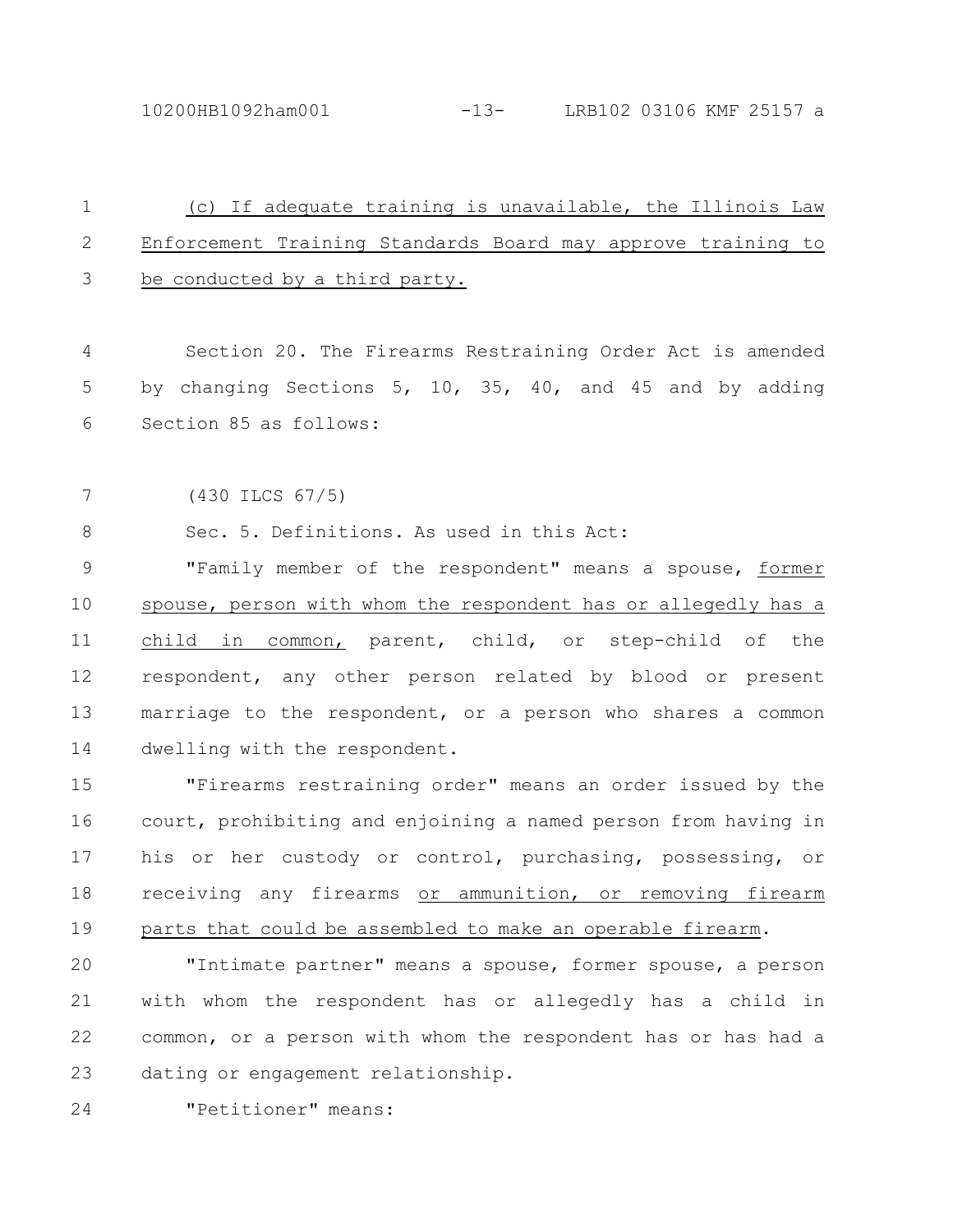(1) a family member of the respondent as defined in this Act; or 1 2

(2) a law enforcement officer who files a petition alleging that the respondent poses a danger of causing personal injury to himself, herself, or another by having in his or her custody or control, purchasing, possessing, or receiving a firearm, ammunition, or firearm parts that could be assembled to make an operable firearm or removing firearm parts that could be assembled to make an operable firearm. 3 4 5 6 7 8 9 10

"Respondent" means the person alleged in the petition to pose a danger of causing personal injury to himself, herself, or another by having in his or her custody or control, purchasing, possessing, or receiving a firearm, ammunition, or firearm parts that could be assembled to make an operable firearm or removing firearm parts that could be assembled to make an operable firearm. 11 12 13 14 15 16 17

(Source: P.A. 100-607, eff. 1-1-19; 101-81, eff. 7-12-19.) 18

(430 ILCS 67/10) 19

20

Sec. 10. Commencement of action; procedure.

(a) An action for a firearms restraining order is commenced by filing a verified petition for a firearms restraining order in any circuit court. 21 22 23

(b) A petition for a firearms restraining order may be filed in: (1) any county where the respondent resides or (2) 24 25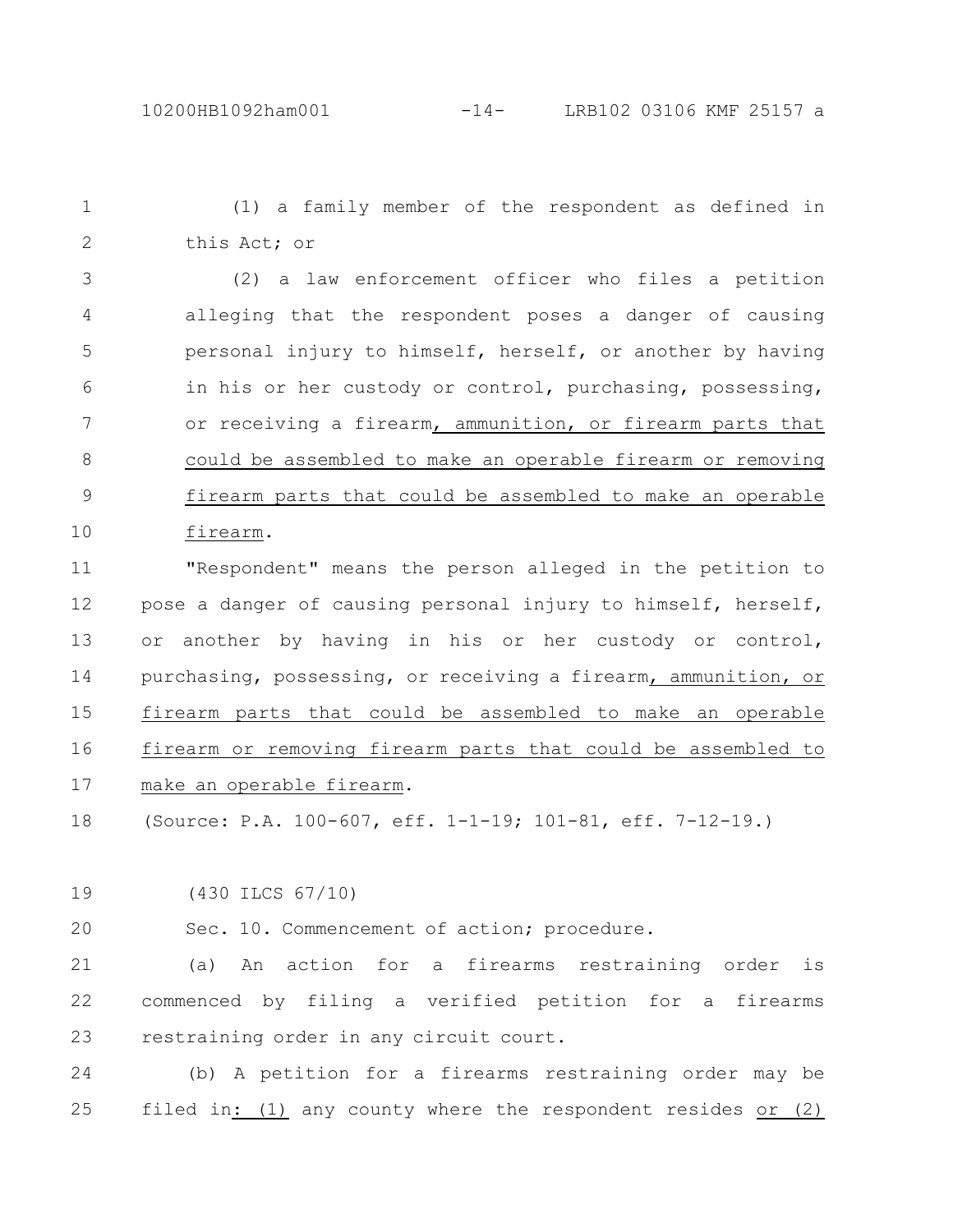any county where an incident occurred that involved the respondent posing an immediate and present danger of causing personal injury to the respondent or another by having in his or her custody or control, or purchasing, possessing, or receiving, a firearm, ammunition, or firearm parts that could be assembled to make an operable firearm. 1 2 3 4 5 6

(c) No fee shall be charged by the clerk for filing, amending, vacating, certifying, printing, or photocopying petitions or orders; or for issuing alias summons; or for any related filing service. No fee shall be charged by the sheriff or other law enforcement for service by the sheriff or other law enforcement of a petition, rule, motion, or order in an action commenced under this Section. 7 8 9 10 11 12 13

(d) The court shall provide, through the office of the clerk of the court, simplified forms and clerical assistance to help with the writing and filing of a petition under this Section by any person not represented by counsel. In addition, that assistance may be provided by the State's Attorney. 14 15 16 17 18

(Source: P.A. 100-607, eff. 1-1-19; 101-81, eff. 7-12-19.) 19

(430 ILCS 67/35) 20

21

Sec. 35. Ex parte orders and emergency hearings.

(a) A petitioner may request an emergency firearms restraining order by filing an affidavit or verified pleading alleging that the respondent poses an immediate and present danger of causing personal injury to himself, herself, or 22 23 24 25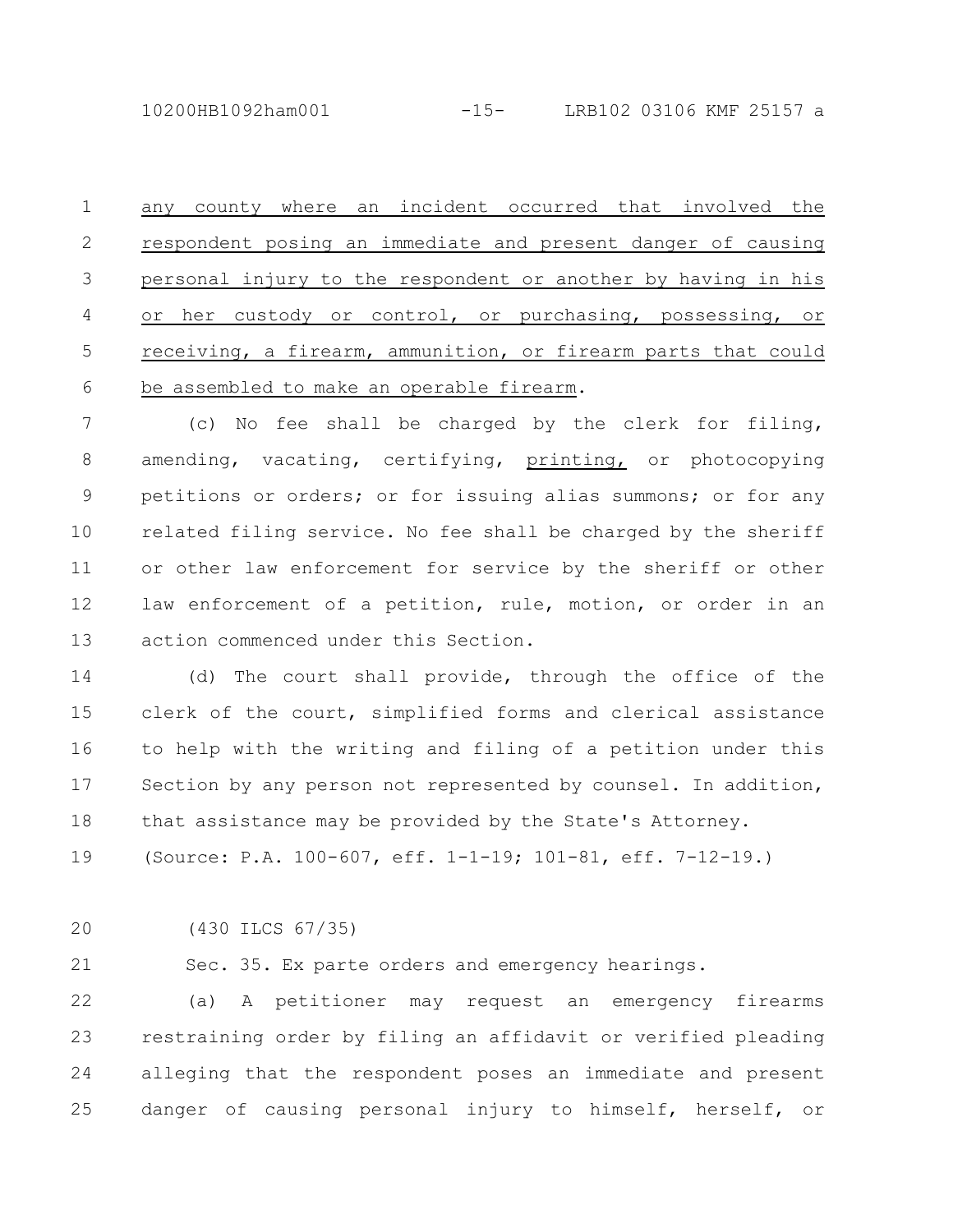10200HB1092ham001 -16- LRB102 03106 KMF 25157 a

another by having in his or her custody or control, purchasing, possessing, or receiving a firearm, ammunition, or firearm parts that could be assembled to make an operable firearm. The petition shall also describe the type and location of any firearm or firearms, ammunition, or firearm parts that could be assembled to make an operable firearm presently believed by the petitioner to be possessed or controlled by the respondent. 1 2 3 4 5 6 7 8

(b) If the respondent is alleged to pose an immediate and present danger of causing personal injury to an intimate partner, or an intimate partner is alleged to have been the target of a threat or act of violence by the respondent, the petitioner shall make a good faith effort to provide notice to any and all intimate partners of the respondent. The notice must include that the petitioner intends to petition the court for an emergency firearms restraining order, and, if the petitioner is a law enforcement officer, referral to relevant domestic violence or stalking advocacy or counseling resources, if appropriate. The petitioner shall attest to having provided the notice in the filed affidavit or verified pleading. If, after making a good faith effort, the petitioner is unable to provide notice to any or all intimate partners, the affidavit or verified pleading should describe what efforts were made. 9 10 11 12 13 14 15 16 17 18 19 20 21 22 23 24

(c) Every person who files a petition for an emergency firearms restraining order, knowing the information provided 25 26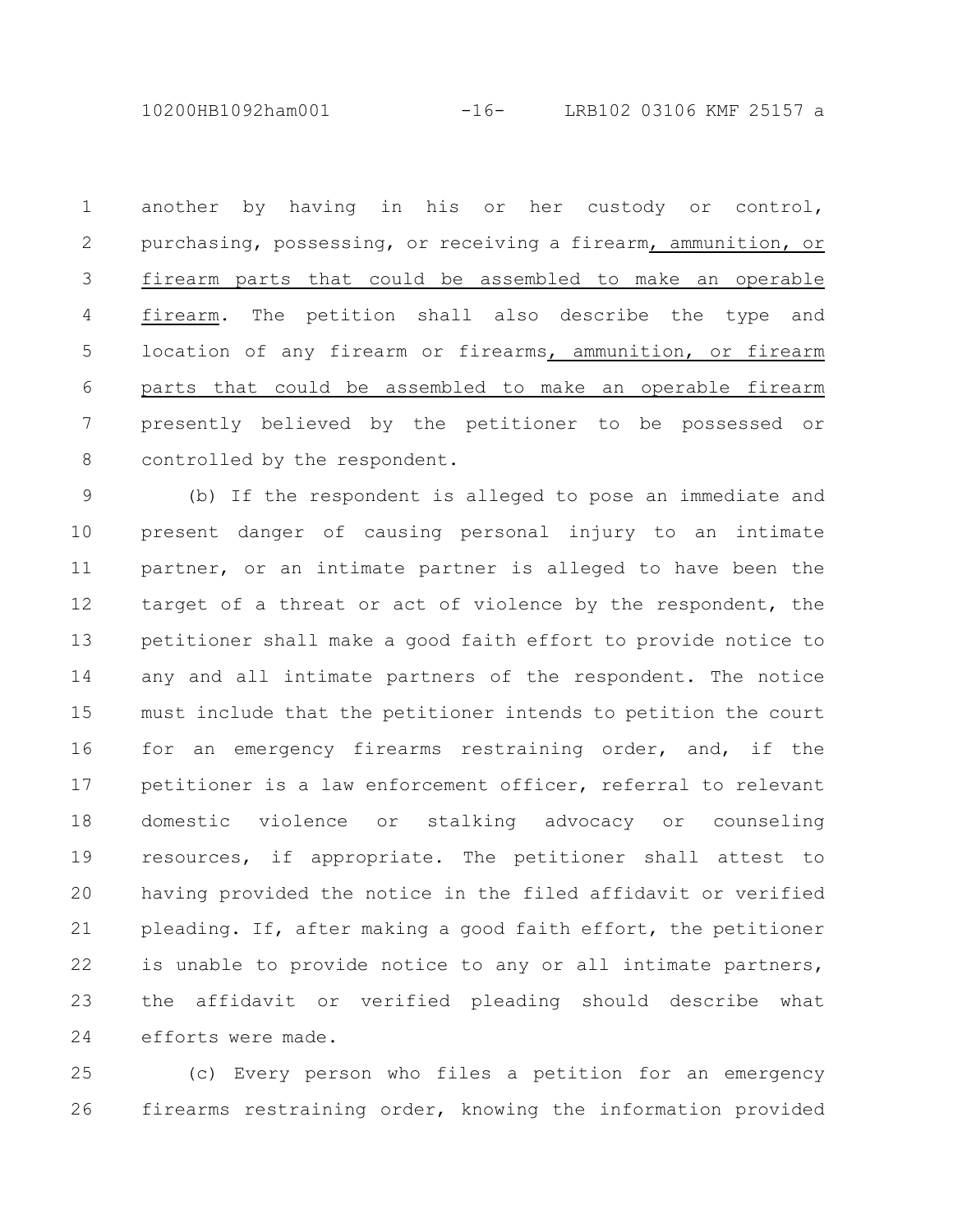10200HB1092ham001 -17- LRB102 03106 KMF 25157 a

to the court at any hearing or in the affidavit or verified pleading to be false, is guilty of perjury under Section 32-2 of the Criminal Code of 2012. 1 2 3

(d) An emergency firearms restraining order shall be issued on an ex parte basis, that is, without notice to the respondent. 4 5 6

(e) An emergency hearing held on an ex parte basis shall be held the same day that the petition is filed or the next day that the court is in session. 7 8 9

(f) If a circuit or associate judge finds probable cause to believe that the respondent poses an immediate and present danger of causing personal injury to himself, herself, or another by having in his or her custody or control, purchasing, possessing, or receiving a firearm, ammunition, or firearm parts that could be assembled to make an operable firearm, the circuit or associate judge shall issue an emergency order. 10 11 12 13 14 15 16 17

(f-5) If the court issues an emergency firearms restraining order, it shall, upon a finding of probable cause that the respondent possesses firearms, ammunition, or firearm parts that could be assembled to make an operable firearm, issue a search warrant directing a law enforcement agency to seize the respondent's firearms, ammunition, and firearm parts that could be assembled to make an operable firearm. The court may, as part of that warrant, direct the law enforcement agency to search the respondent's residence and other places 18 19 20 21 22 23 24 25 26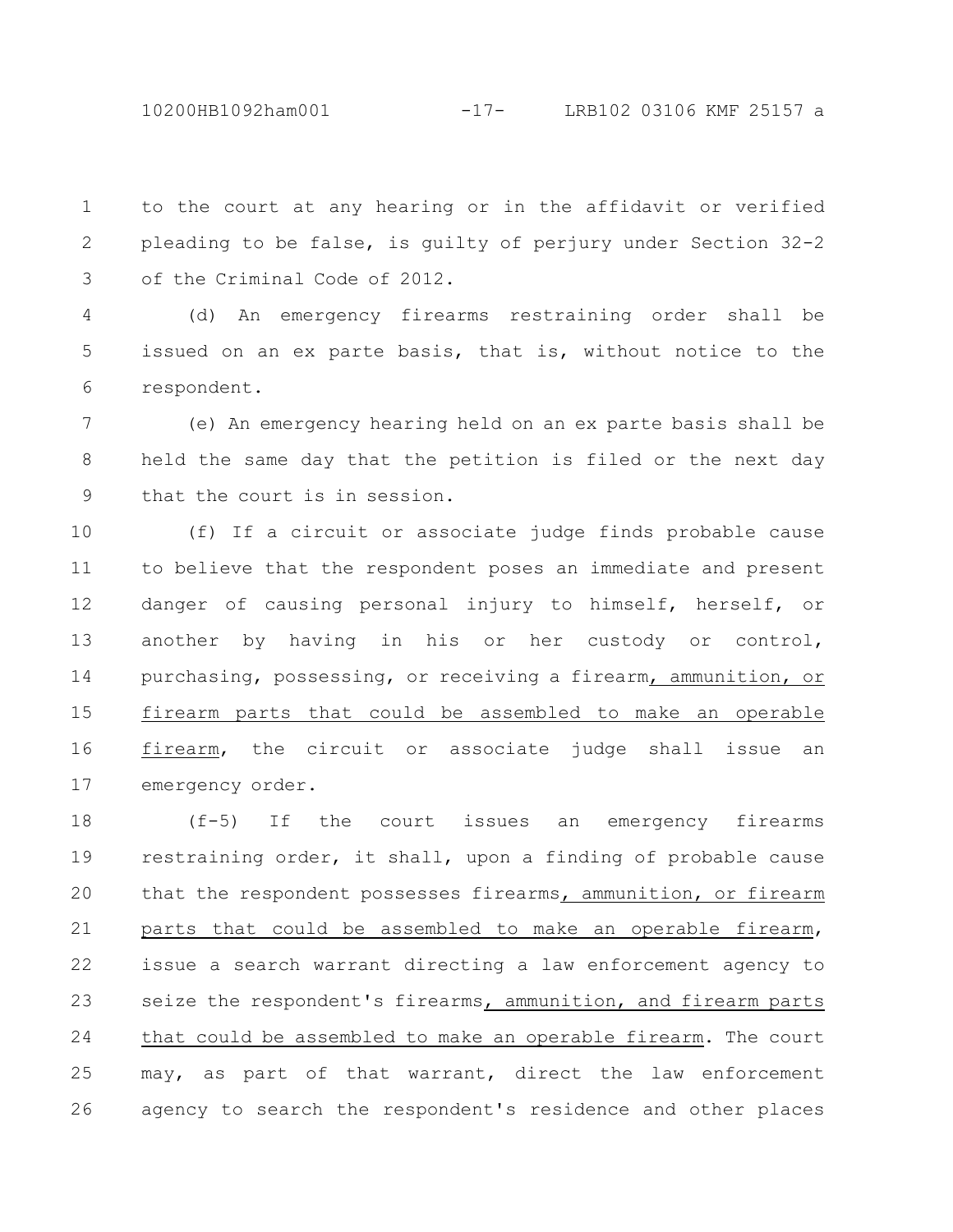where the court finds there is probable cause to believe he or she is likely to possess the firearms, ammunition, or firearm parts that could be assembled to make an operable firearm. A return of the search warrant shall be filed by the law enforcement agency within 4 days thereafter, setting forth the time, date, and location that the search warrant was executed and what items, if any, were seized. 1 2 3 4 5 6 7

(g) An emergency firearms restraining order shall require: (1) the respondent to refrain from having in his or her custody or control, purchasing, possessing, or receiving additional firearms, ammunition, or firearm parts that could be assembled to make an operable firearm, or removing firearm parts that could be assembled to make an operable firearm for the duration of the order; and 8 9 10 11 12 13 14

(2) the respondent to turn over to the local law enforcement agency any Firearm Owner's Identification Card and concealed carry license in his or her possession. The local law enforcement agency shall immediately mail the card and concealed carry license to the Department of State Police Firearm Services Bureau for safekeeping. The firearm or firearms, ammunition, and firearm parts that could be assembled to make an operable firearm and Firearm Owner's Identification Card and concealed carry license, if unexpired, shall be returned to the respondent after the firearms restraining order is terminated or expired. (h) Except as otherwise provided in subsection (h-5) of 15 16 17 18 19 20 21 22 23 24 25 26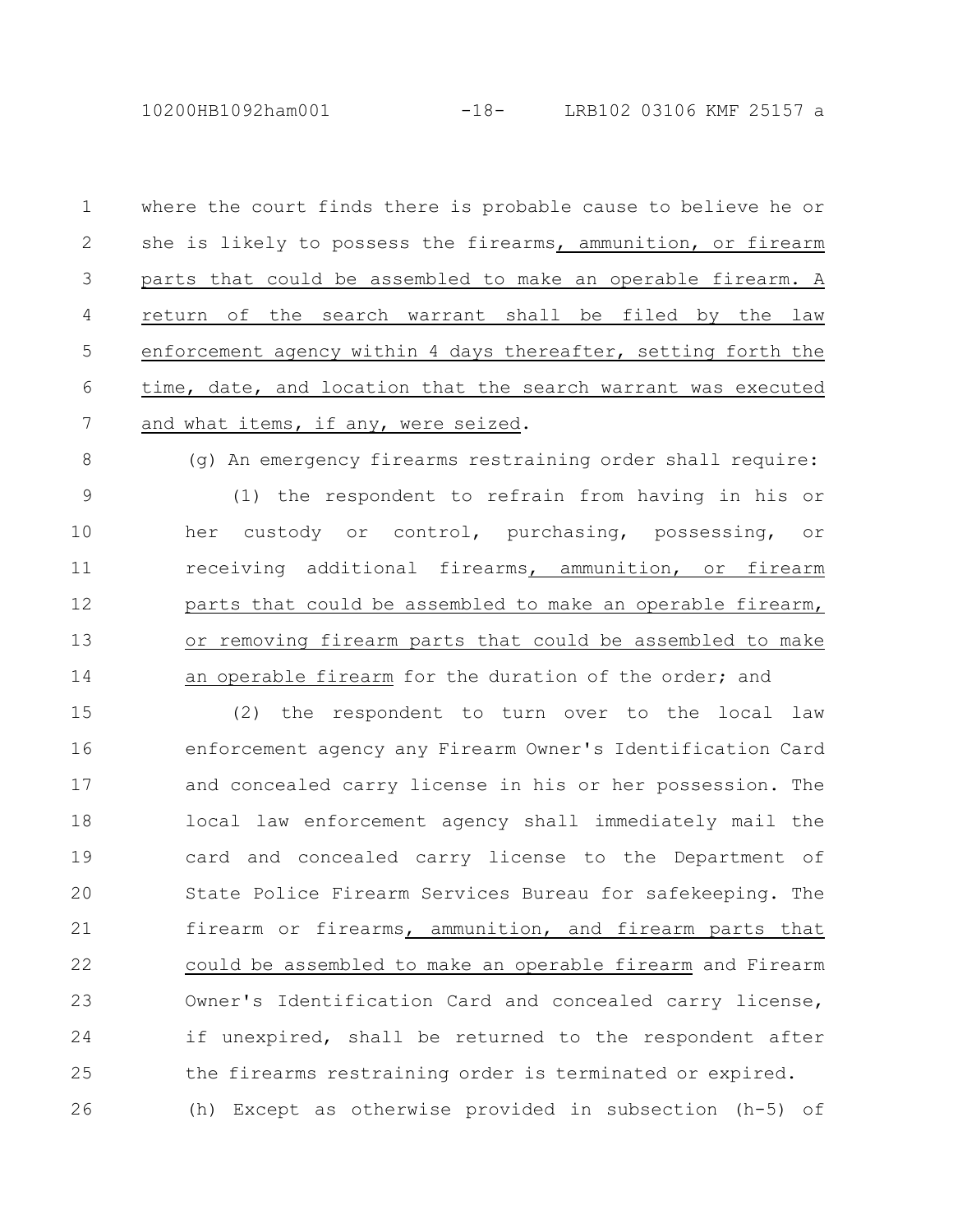10200HB1092ham001 -19- LRB102 03106 KMF 25157 a

this Section, upon expiration of the period of safekeeping, if the firearms, ammunition, and firearm parts that could be assembled to make an operable firearm or Firearm Owner's Identification Card and concealed carry license cannot be returned to the respondent because the respondent cannot be located, fails to respond to requests to retrieve the firearms, or is not lawfully eligible to possess a firearm, ammunition, or firearm parts that could be assembled to make an operable firearm, upon petition from the local law enforcement agency, the court may order the local law enforcement agency to destroy the firearms, ammunition, and firearm parts that could be assembled to make an operable firearm, use the firearms, ammunition, and firearm parts that could be assembled to make an operable firearm for training purposes, or use the firearms, ammunition, and firearm parts that could be assembled to make an operable firearm for any other application as deemed appropriate by the local law enforcement agency. 1 2 3 4 5 6 7 8 9 10 11 12 13 14 15 16 17 18

(h-5) A respondent whose Firearm Owner's Identification Card has been revoked or suspended may petition the court, if the petitioner is present in court or has notice of the respondent's petition, to transfer the respondent's firearm, ammunition, and firearm parts that could be assembled to make an operable firearm to a person who is lawfully able to possess the firearm, ammunition, and firearm parts that could be assembled to make an operable firearm if the person does not 19 20 21 22 23 24 25 26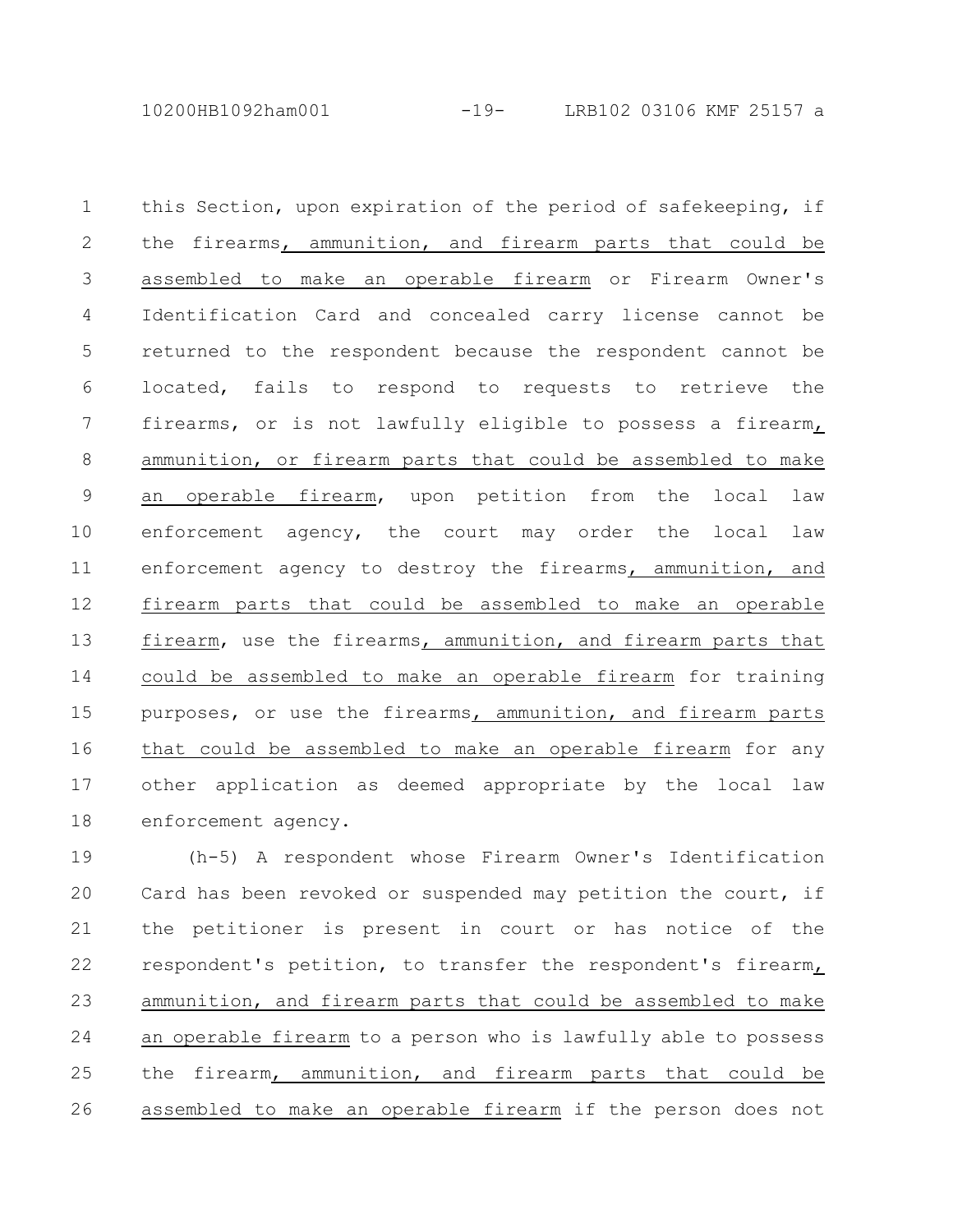10200HB1092ham001 -20- LRB102 03106 KMF 25157 a

reside at the same address as the respondent. Notice of the petition shall be served upon the person protected by the emergency firearms restraining order. While the order is in effect, the transferee who receives the respondent's firearms, ammunition, and firearm parts that could be assembled to make an operable firearm must swear or affirm by affidavit that he or she shall not transfer the firearm, ammunition, and firearm parts that could be assembled to make an operable firearm to the respondent or to anyone residing in the same residence as the respondent. 1 2 3 4 5 6 7 8 9 10

(h-6) If a person other than the respondent claims title to any firearms, ammunition, and firearm parts that could be assembled to make an operable firearm surrendered under this Section, he or she may petition the court, if the petitioner is present in court or has notice of the petition, to have the firearm, ammunition, and firearm parts that could be assembled to make an operable firearm returned to him or her. If the court determines that person to be the lawful owner of the firearm, ammunition, and firearm parts that could be assembled to make an operable firearm, the firearm, ammunition, and firearm parts that could be assembled to make an operable firearm shall be returned to him or her, provided that: 11 12 13 14 15 16 17 18 19 20 21 22

(1) the firearm, ammunition, and firearm parts that could be assembled to make an operable firearm are  $\pm$ removed from the respondent's custody, control, or possession and the lawful owner agrees to store the 23 24 25 26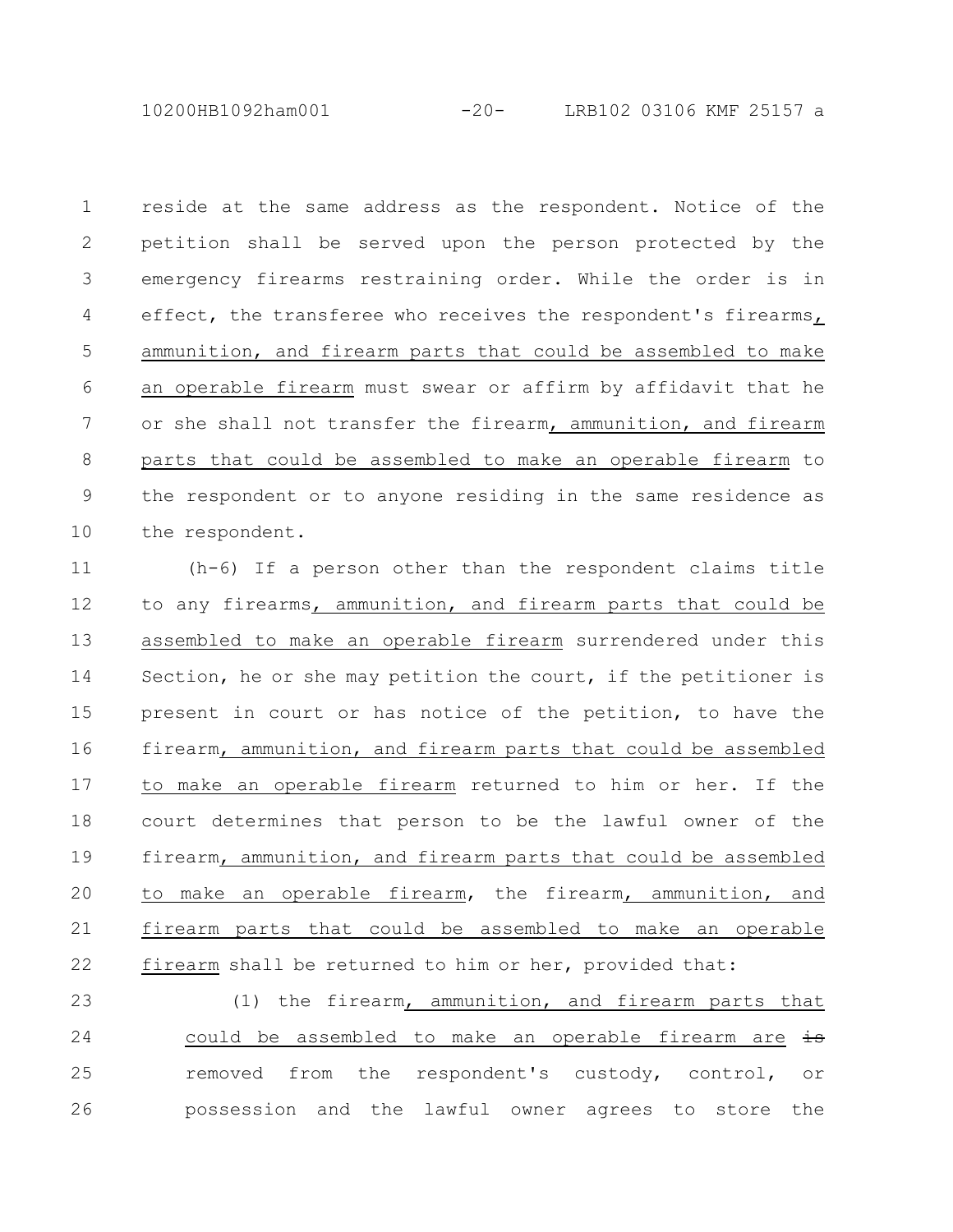firearm, ammunition, and firearm parts that could be assembled to make an operable firearm in a manner such that the respondent does not have access to or control of the firearm, ammunition, and firearm parts that could be assembled to make an operable firearm; and 1 2 3 4 5

(2) the firearm, ammunition, and firearm parts that could be assembled to make an operable firearm are is not otherwise unlawfully possessed by the owner. 6 7 8

The person petitioning for the return of his or her firearm, ammunition, and firearm parts that could be assembled to make an operable firearm must swear or affirm by affidavit that he or she: (i) is the lawful owner of the firearm $<sub>L</sub>$ </sub> ammunition, and firearm parts that could be assembled to make an operable firearm; (ii) shall not transfer the firearm, ammunition, and firearm parts that could be assembled to make an operable firearm to the respondent; and (iii) will store the firearm, ammunition, and firearm parts that could be assembled to make an operable firearm in a manner that the respondent does not have access to or control of the firearm, ammunition, and firearm parts that could be assembled to make an operable firearm. 9 10 11 12 13 14 15 16 17 18 19 20 21

(i) In accordance with subsection (e) of this Section, the court shall schedule a full hearing as soon as possible, but no longer than 14 days from the issuance of an ex parte firearms restraining order, to determine if a 6-month firearms restraining order shall be issued. The court may extend an ex 22 23 24 25 26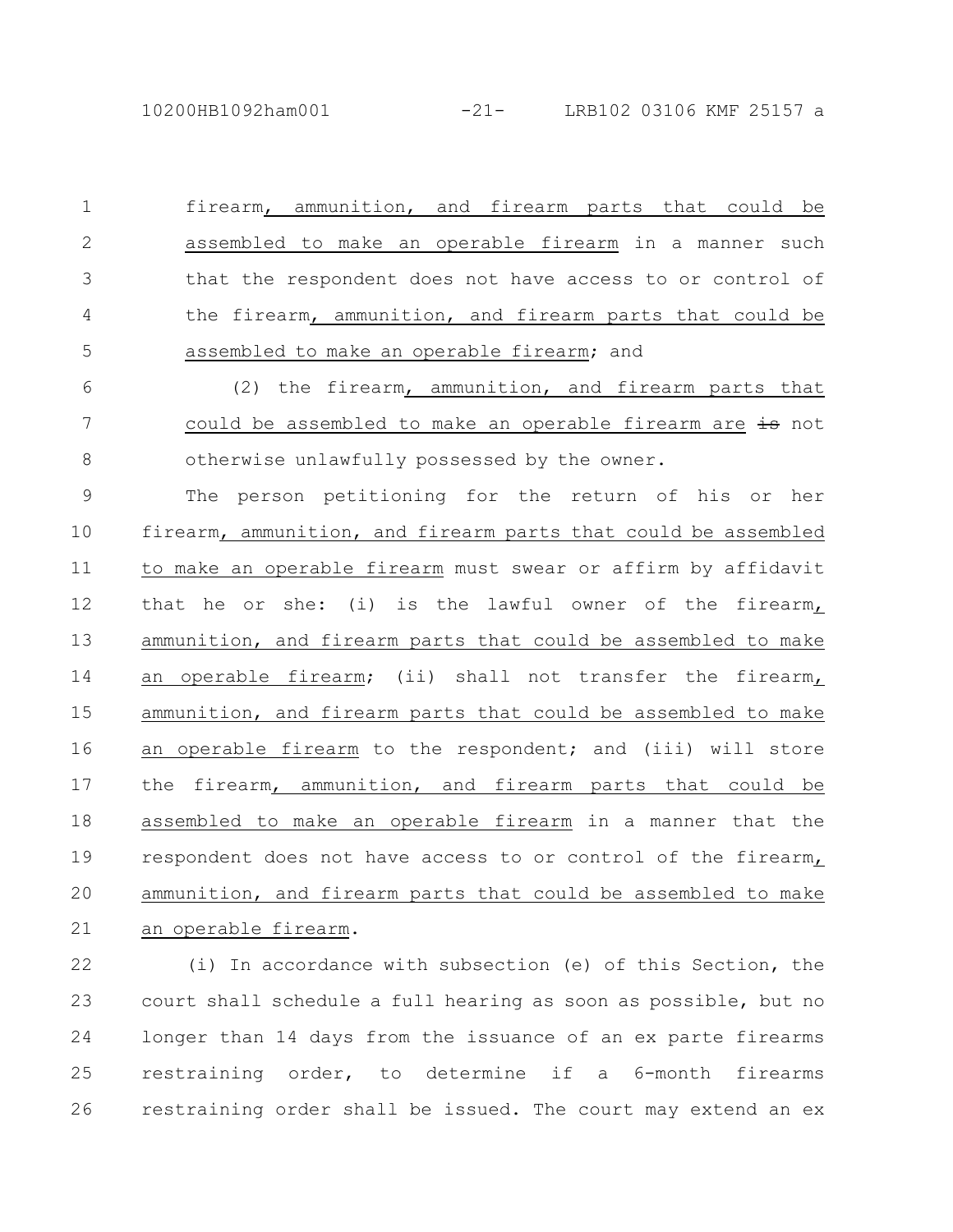10200HB1092ham001 -22- LRB102 03106 KMF 25157 a

parte order as needed, but not to exceed 14 days, to effectuate service of the order or if necessary to continue protection. The court may extend the order for a greater length of time by mutual agreement of the parties. 1 2 3 4

(Source: P.A. 100-607, eff. 1-1-19; 101-81, eff. 7-12-19.) 5

(430 ILCS 67/40) 6

7

Sec. 40. Six-month orders.

(a) A petitioner may request a 6-month firearms restraining order by filing an affidavit or verified pleading alleging that the respondent poses a significant danger of causing personal injury to himself, herself, or another in the near future by having in his or her custody or control, purchasing, possessing, or receiving a firearm, ammunition, and firearm parts that could be assembled to make an operable firearm. The petition shall also describe the number, types, and locations of any firearms, ammunition, and firearm parts that could be assembled to make an operable firearm presently believed by the petitioner to be possessed or controlled by the respondent. 8 9 10 11 12 13 14 15 16 17 18 19

(b) If the respondent is alleged to pose a significant danger of causing personal injury to an intimate partner, or an intimate partner is alleged to have been the target of a threat or act of violence by the respondent, the petitioner shall make a good faith effort to provide notice to any and all intimate partners of the respondent. The notice must include  $20$ 21 22 23 24 25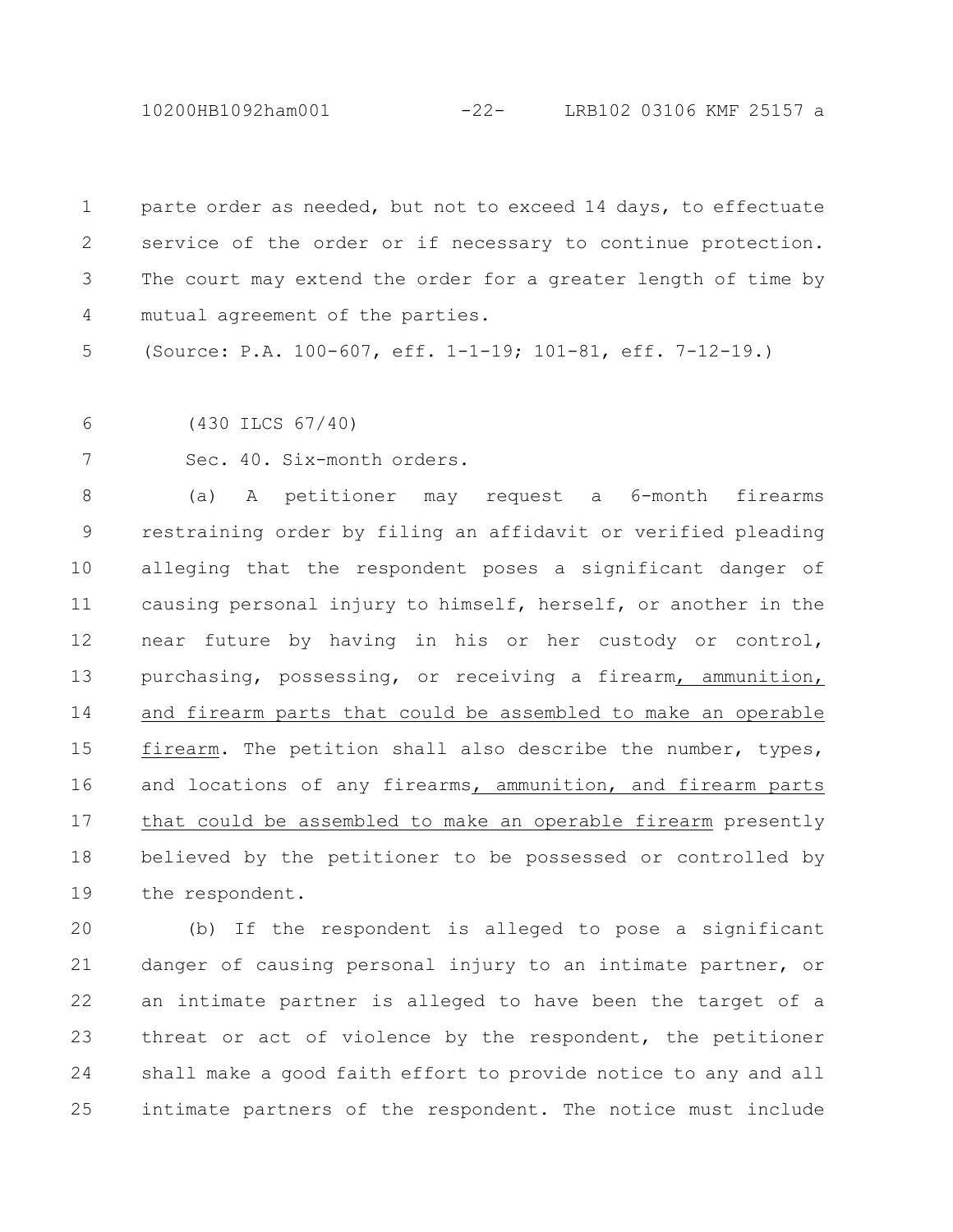10200HB1092ham001 -23- LRB102 03106 KMF 25157 a

that the petitioner intends to petition the court for a 6-month firearms restraining order, and, if the petitioner is a law enforcement officer, referral to relevant domestic violence or stalking advocacy or counseling resources, if appropriate. The petitioner shall attest to having provided the notice in the filed affidavit or verified pleading. If, after making a good faith effort, the petitioner is unable to provide notice to any or all intimate partners, the affidavit or verified pleading should describe what efforts were made. 1 2 3 4 5 6 7 8 9

(c) Every person who files a petition for a 6-month firearms restraining order, knowing the information provided to the court at any hearing or in the affidavit or verified pleading to be false, is guilty of perjury under Section 32-2 of the Criminal Code of 2012. 10 11 12 13 14

(d) Upon receipt of a petition for a 6-month firearms restraining order, the court shall order a hearing within 30 days. 15 16 17

(e) In determining whether to issue a firearms restraining order under this Section, the court shall consider evidence including, but not limited to, the following: 18 19 20

(1) The unlawful and reckless use, display, or brandishing of a firearm, ammunition, and firearm parts that could be assembled to make an operable firearm by the respondent. 21 22 23 24

(2) The history of use, attempted use, or threatened use of physical force by the respondent against another 25 26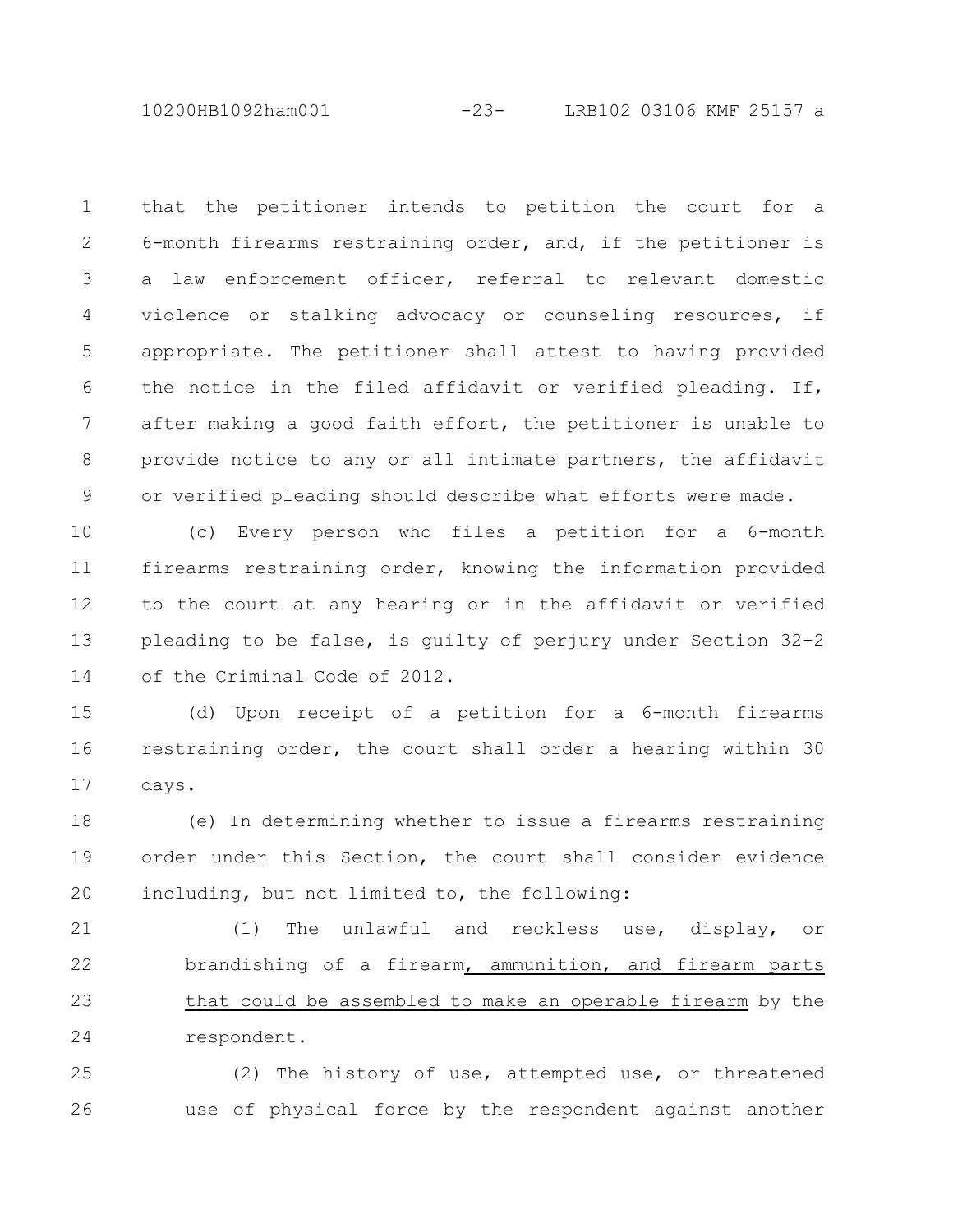```
person.
1
```
(3) Any prior arrest of the respondent for a felony offense. 2 3

(4) Evidence of the abuse of controlled substances or alcohol by the respondent. 4 5

(5) A recent threat of violence or act of violence by the respondent directed toward himself, herself, or another. 6 7 8

(6) A violation of an emergency order of protection issued under Section 217 of the Illinois Domestic Violence Act of 1986 or Section 112A-17 of the Code of Criminal Procedure of 1963 or of an order of protection issued under Section 214 of the Illinois Domestic Violence Act of 1986 or Section 112A-14 of the Code of Criminal Procedure of 1963. 9 10 11 12 13 14 15

(7) A pattern of violent acts or violent threats, including, but not limited to, threats of violence or acts of violence by the respondent directed toward himself, herself, or another. 16 17 18 19

(f) At the hearing, the petitioner shall have the burden of proving, by clear and convincing evidence, that the respondent poses a significant danger of personal injury to himself, herself, or another by having in his or her custody or control, purchasing, possessing, or receiving a firearm, ammunition, and firearm parts that could be assembled to make an operable firearm. 20 21 22 23 24 25 26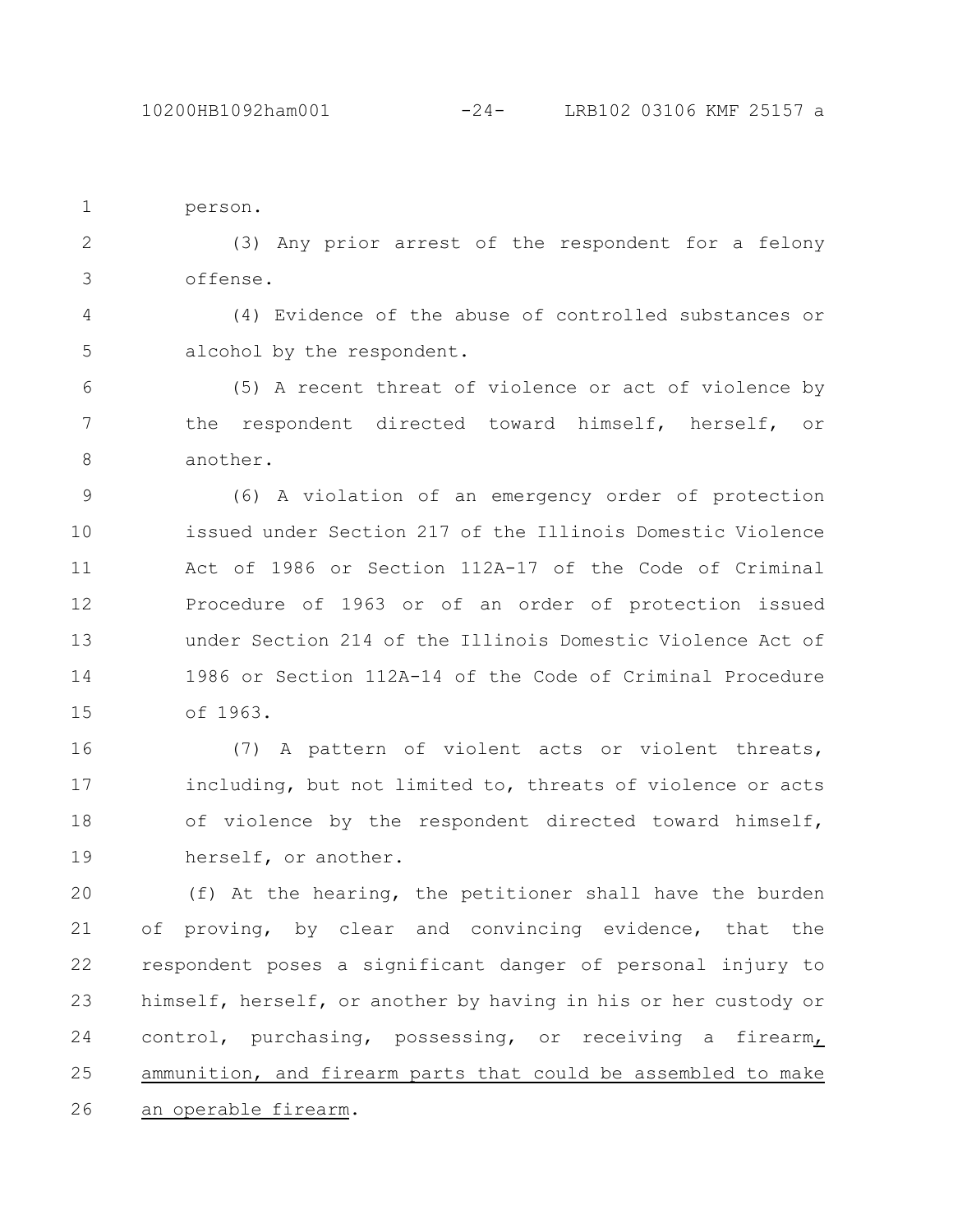10200HB1092ham001 -25- LRB102 03106 KMF 25157 a

(g) If the court finds that there is clear and convincing evidence to issue a firearms restraining order, the court shall issue a firearms restraining order that shall be in effect for 6 months subject to renewal under Section 45 of this Act or termination under that Section. 1 2 3 4 5

(g-5) If the court issues a 6-month firearms restraining order, it shall, upon a finding of probable cause that the respondent possesses firearms, ammunition, and firearm parts that could be assembled to make an operable firearm, issue a search warrant directing a law enforcement agency to seize the respondent's firearms, ammunition, and firearm parts that could be assembled to make an operable firearm. The court may, as part of that warrant, direct the law enforcement agency to search the respondent's residence and other places where the court finds there is probable cause to believe he or she is likely to possess the firearms, ammunition, and firearm parts that could be assembled to make an operable firearm. A return of the search warrant shall be filed by the law enforcement agency within 4 days thereafter, setting forth the time, date, and location that the search warrant was executed and what items, if any, were seized. 6 7 8 9 10 11 12 13 14 15 16 17 18 19 20 21

(h) A 6-month firearms restraining order shall require: (1) the respondent to refrain from having in his or her custody or control, purchasing, possessing, or receiving additional firearms, ammunition, and firearm parts that could be assembled to make an operable firearm 22 23 24 25 26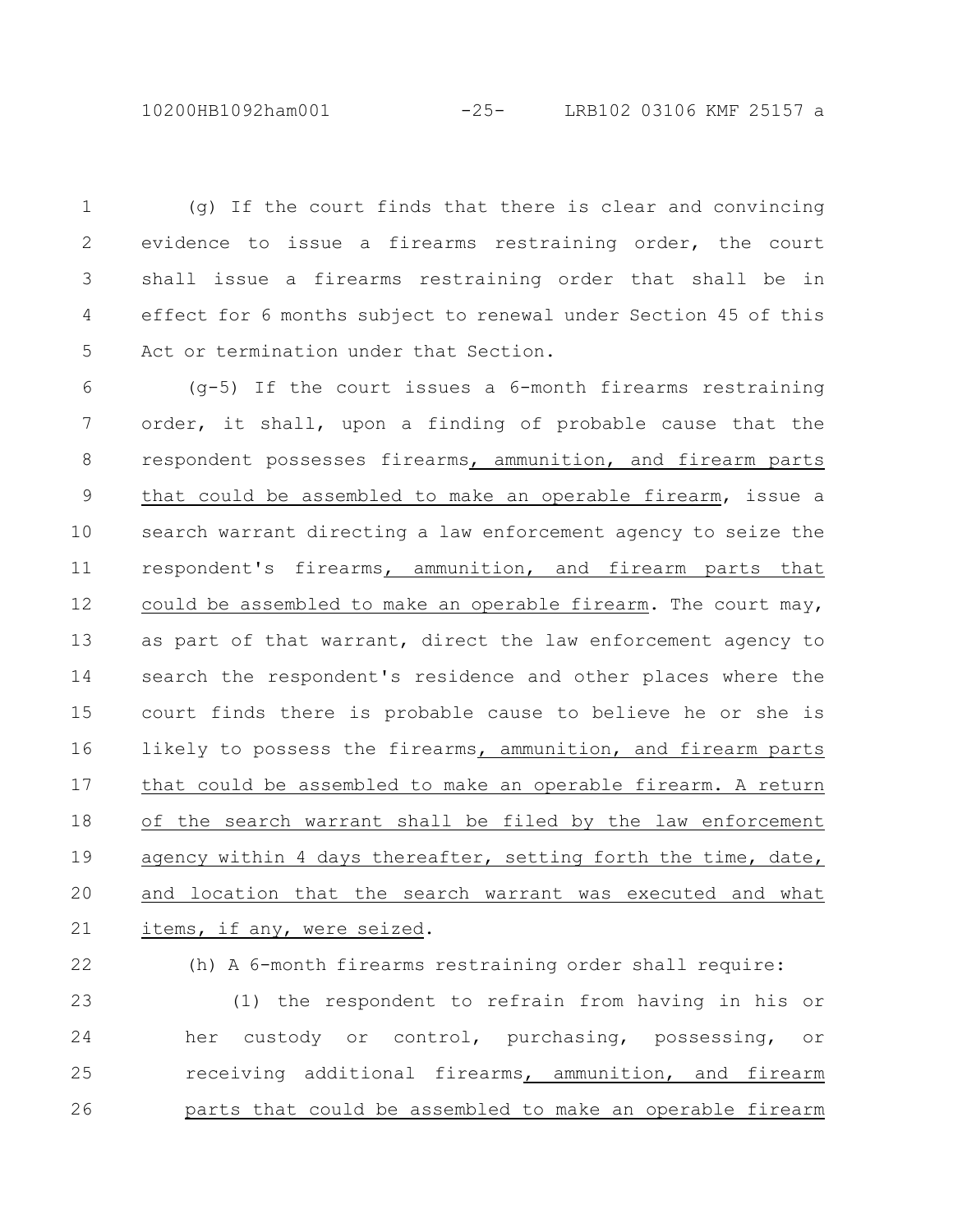1

## for the duration of the order; and

(2) the respondent to turn over to the local law enforcement agency any firearm, ammunition, and firearm parts that could be assembled to make an operable firearm or Firearm Owner's Identification Card and concealed carry license in his or her possession. The local law enforcement agency shall immediately mail the card and concealed carry license to the Department of State Police Firearm Services Bureau for safekeeping. The firearm or firearms, ammunition, and firearm parts that could be assembled to make an operable firearm and Firearm Owner's Identification Card and concealed carry license, if unexpired, shall be returned to the respondent after the firearms restraining order is terminated or expired. 2 3 4 5 6 7 8 9 10 11 12 13 14

(i) Except as otherwise provided in subsection (i-5) of this Section, upon expiration of the period of safekeeping, if the firearms, ammunition, and firearm parts that could be assembled to make an operable firearm or Firearm Owner's Identification Card cannot be returned to the respondent because the respondent cannot be located, fails to respond to requests to retrieve the firearms, ammunition, and firearm parts that could be assembled to make an operable firearm, or is not lawfully eligible to possess a firearm, ammunition, and firearm parts that could be assembled to make an operable firearm, upon petition from the local law enforcement agency, the court may order the local law enforcement agency to 15 16 17 18 19 20 21 22 23 24 25 26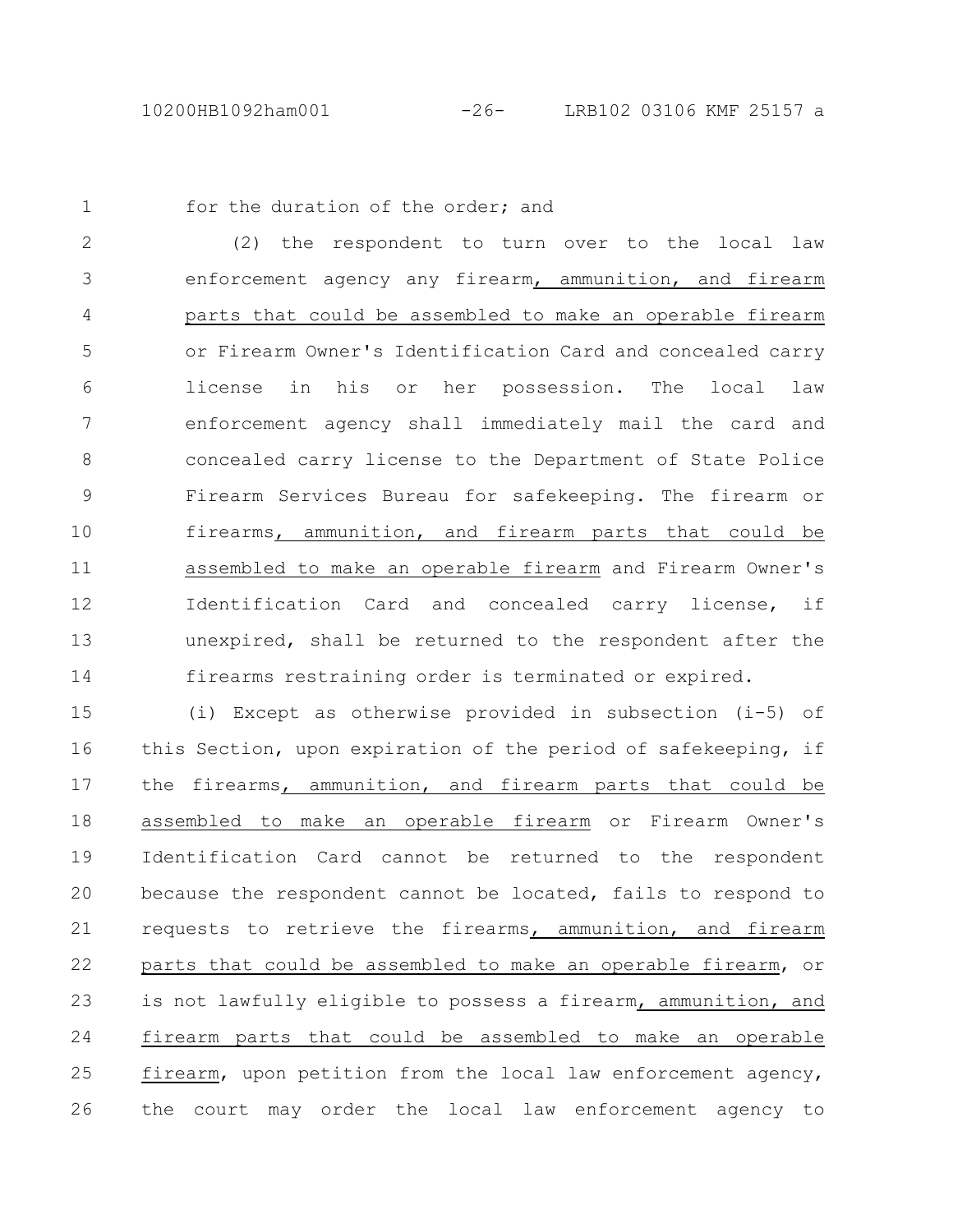destroy the firearms, ammunition, and firearm parts that could be assembled to make an operable firearm, use the firearms, ammunition, and firearm parts that could be assembled to make an operable firearm for training purposes, or use the firearms, ammunition, and firearm parts that could be assembled to make an operable firearm for any other application as deemed appropriate by the local law enforcement agency. 1 2 3 4 5 6 7 8

(i-5) A respondent whose Firearm Owner's Identification Card has been revoked or suspended may petition the court, if the petitioner is present in court or has notice of the respondent's petition, to transfer the respondent's firearm, ammunition, and firearm parts that could be assembled to make an operable firearm to a person who is lawfully able to possess the firearm, ammunition, and firearm parts that could be assembled to make an operable firearm if the person does not reside at the same address as the respondent. Notice of the petition shall be served upon the person protected by the emergency firearms restraining order. While the order is in effect, the transferee who receives the respondent's firearms, ammunition, and firearm parts that could be assembled to make an operable firearm must swear or affirm by affidavit that he or she shall not transfer the firearm, ammunition, and firearm parts that could be assembled to make an operable firearm to the respondent or to anyone residing in the same residence as the respondent. 9 10 11 12 13 14 15 16 17 18 19 20 21 22 23 24 25 26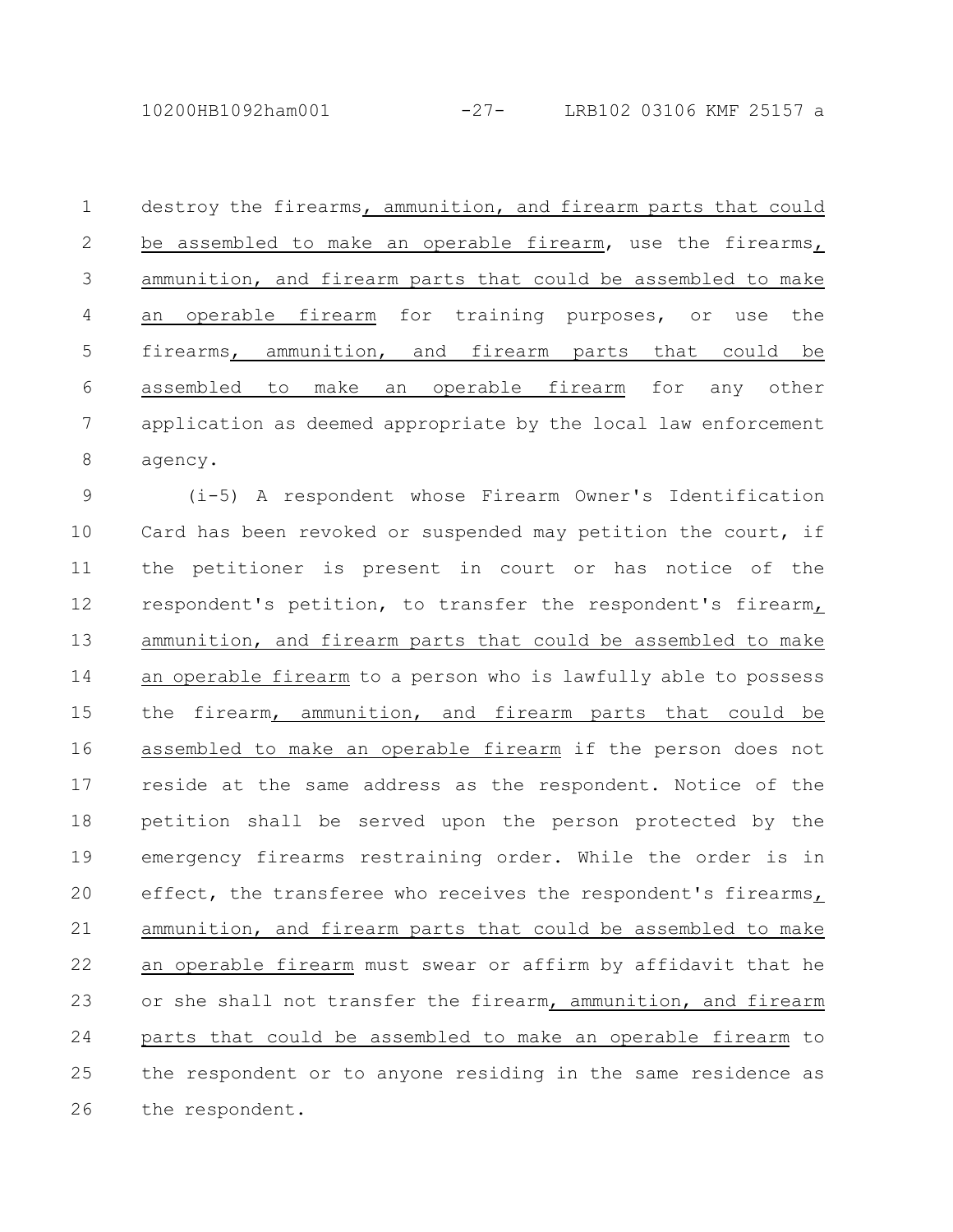10200HB1092ham001 -28- LRB102 03106 KMF 25157 a

(i-6) If a person other than the respondent claims title to any firearms, ammunition, and firearm parts that could be assembled to make an operable firearm surrendered under this Section, he or she may petition the court, if the petitioner is present in court or has notice of the petition, to have the firearm, ammunition, and firearm parts that could be assembled to make an operable firearm returned to him or her. If the court determines that person to be the lawful owner of the firearm, ammunition, and firearm parts that could be assembled to make an operable firearm, the firearm, ammunition, and firearm parts that could be assembled to make an operable firearm shall be returned to him or her, provided that: (1) the firearm, ammunition, and firearm parts that could be assembled to make an operable firearm are is 1 2 3 4 5 6 7 8 9 10 11 12 13 14

removed from the respondent's custody, control, or possession and the lawful owner agrees to store the firearm, ammunition, and firearm parts that could be assembled to make an operable firearm in a manner such that the respondent does not have access to or control of the firearm, ammunition, and firearm parts that could be assembled to make an operable firearm; and 15 16 17 18 19 20 21

(2) the firearm, ammunition, and firearm parts that could be assembled to make an operable firearm are is not otherwise unlawfully possessed by the owner. 22 23 24

The person petitioning for the return of his or her firearm, ammunition, and firearm parts that could be assembled 25 26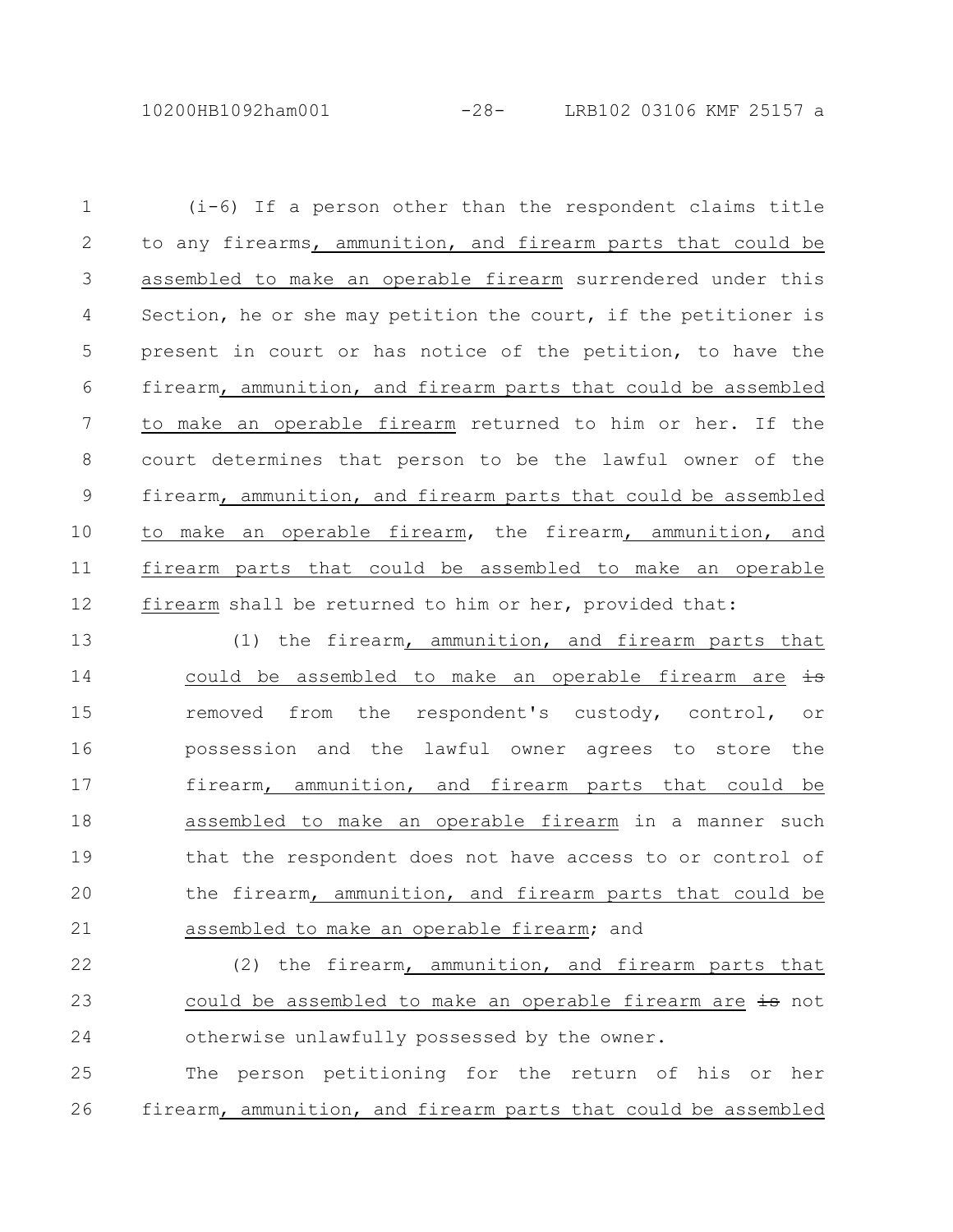10200HB1092ham001 -29- LRB102 03106 KMF 25157 a

to make an operable firearm must swear or affirm by affidavit that he or she: (i) is the lawful owner of the firearm, ammunition, and firearm parts that could be assembled to make an operable firearm; (ii) shall not transfer the firearm, ammunition, and firearm parts that could be assembled to make an operable firearm to the respondent; and (iii) will store the firearm, ammunition, and firearm parts that could be assembled to make an operable firearm in a manner that the respondent does not have access to or control of the firearm, ammunition, and firearm parts that could be assembled to make an operable firearm. 1 2 3 4 5 6 7 8 9 10 11

(j) If the court does not issue a firearms restraining order at the hearing, the court shall dissolve any emergency firearms restraining order then in effect. 12 13 14

(k) When the court issues a firearms restraining order under this Section, the court shall inform the respondent that he or she is entitled to one hearing during the period of the order to request a termination of the order, under Section 45 of this Act, and shall provide the respondent with a form to request a hearing. 15 16 17 18 19 20

(Source: P.A. 100-607, eff. 1-1-19; 101-81, eff. 7-12-19.) 21

(430 ILCS 67/45) 22

Sec. 45. Termination and renewal. 23

(a) A person subject to a firearms restraining order issued under this Act may submit one written request at any 24 25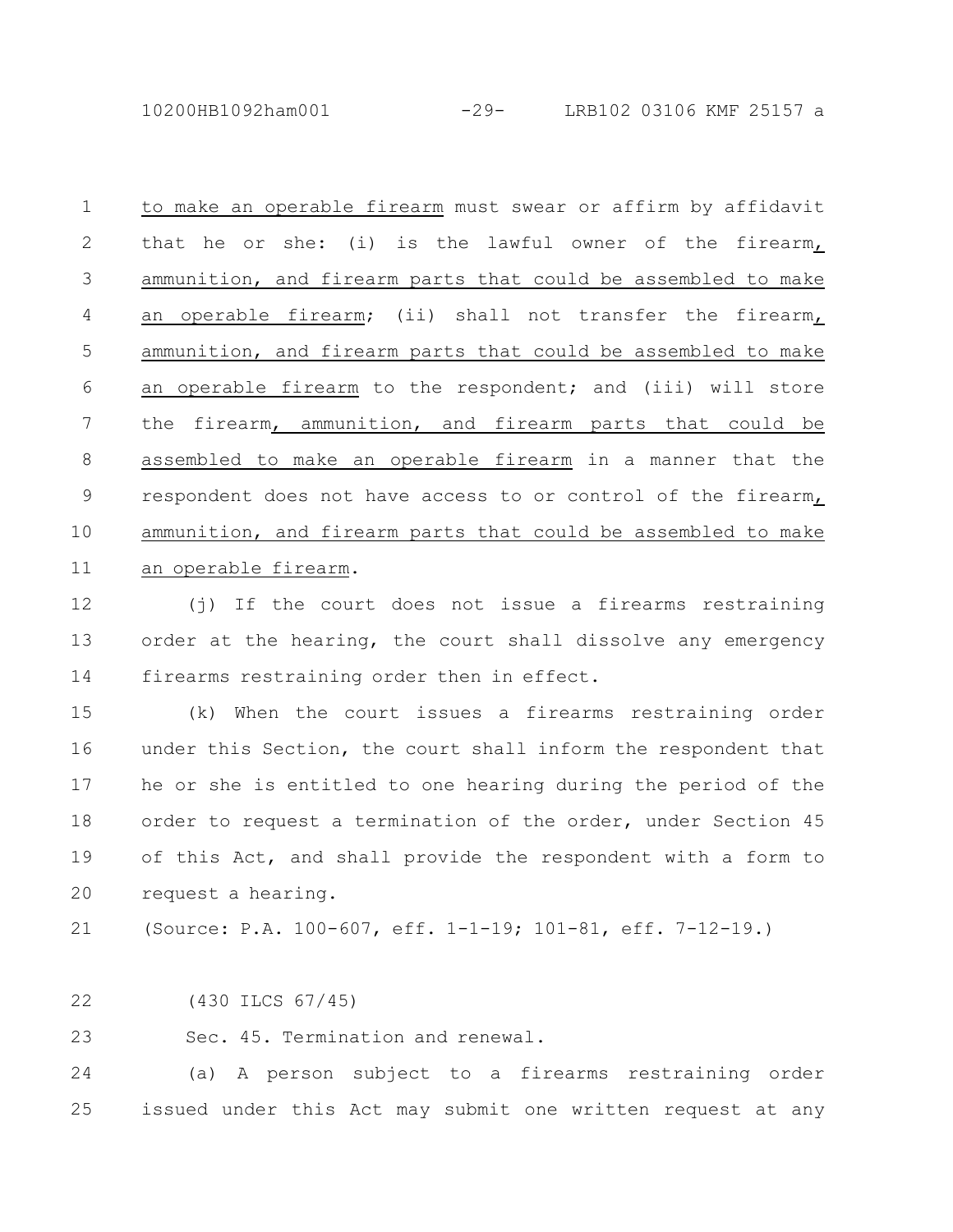time during the effective period of the order for a hearing to terminate the order. 1 2

(1) The respondent shall have the burden of proving by a preponderance of the evidence that the respondent does not pose a danger of causing personal injury to himself, herself, or another in the near future by having in his or her custody or control, purchasing, possessing, or receiving a firearm, ammunition, and firearm parts that could be assembled to make an operable firearm. 3 4 5 6 7 8 9

(2) If the court finds after the hearing that the respondent has met his or her burden, the court shall terminate the order. 10 11 12

(b) A petitioner may request a renewal of a firearms restraining order at any time within the 3 months before the expiration of a firearms restraining order. 13 14 15

(1) A court shall, after notice and a hearing, renew a firearms restraining order issued under this part if the petitioner proves, by clear and convincing evidence, that the respondent continues to pose a danger of causing personal injury to himself, herself, or another in the near future by having in his or her custody or control, purchasing, possessing, or receiving a firearm, ammunition, and firearm parts that could be assembled to make an operable firearm. 16 17 18 19 20 21 22 23 24

(2) In determining whether to renew a firearms restraining order issued under this Act, the court shall 25 26